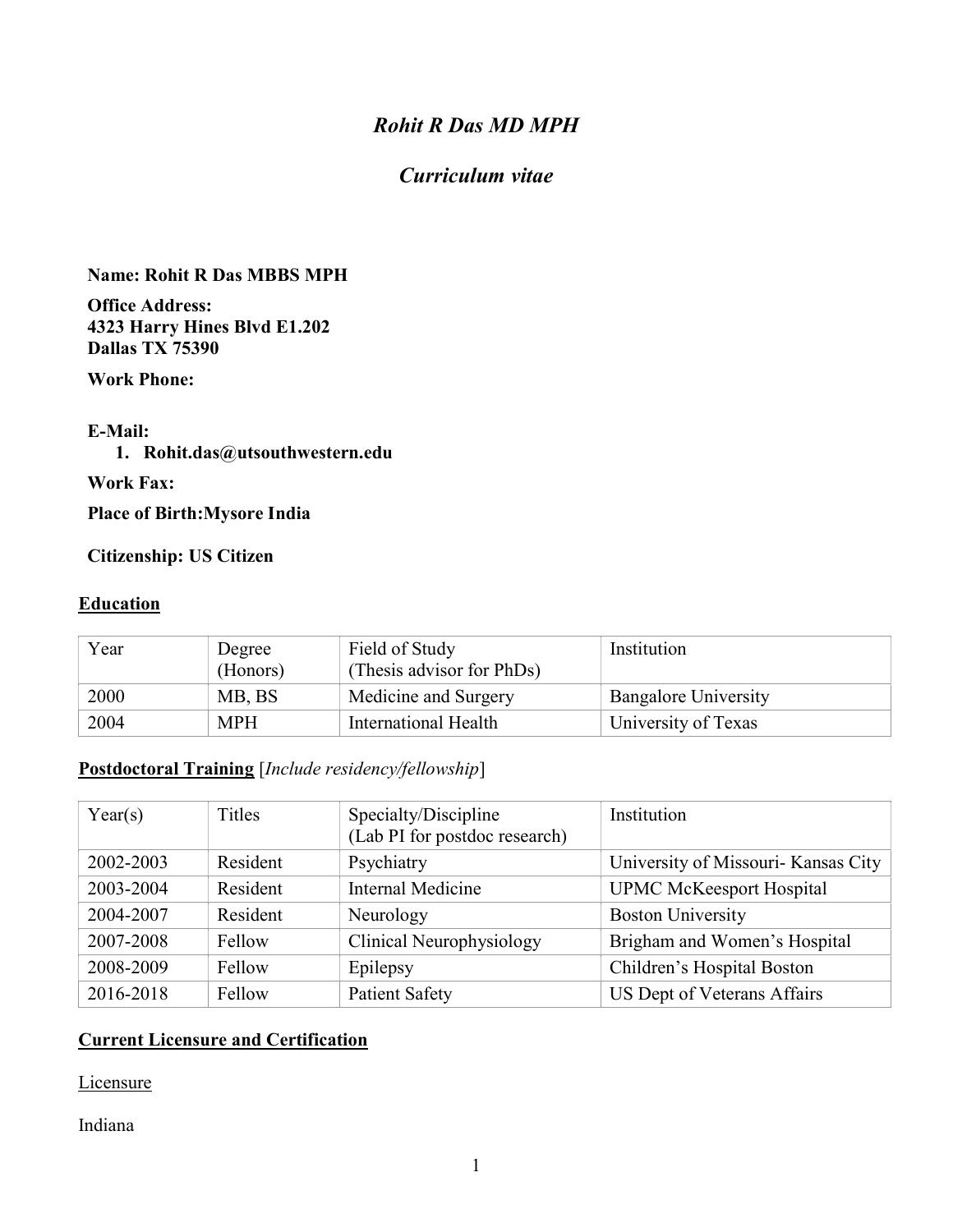Texas Kentucky

Board and Other Certification

Neurology (2018), American Board of Psychiatry and Neurology Epilepsy (2013), American Board of Psychiatry and Neurology

### **Honors and Awards**

| Year | Name of Honor/Award                                                   | <b>Awarding Organization</b>                                                                                                                                                                                       |
|------|-----------------------------------------------------------------------|--------------------------------------------------------------------------------------------------------------------------------------------------------------------------------------------------------------------|
| 2008 |                                                                       | Research article on Silent stroke selected for public dissemination through press release<br>to the media by the American Heart Association: discussed on National Public<br>Radio's "Talk of the Nation" program. |
| 2010 | American<br>Neurological<br><b>Association Teaching</b><br>Fellowship | American Neurological Association and the University of<br>Rochester                                                                                                                                               |
| 2014 | Fellow                                                                | American Clinical Neurophysiological Society                                                                                                                                                                       |
| 2017 | Fellow (elected)                                                      | American Academy of Neurology                                                                                                                                                                                      |
| 2017 | Fellow (elected)                                                      | <b>American Epilepsy Society</b>                                                                                                                                                                                   |
| 2019 | Fellow                                                                | American Neurological Association                                                                                                                                                                                  |

### Faculty Academic Appointments

| PRIMARY APPOINTMENTS               |                                        |                          |                                  |  |  |
|------------------------------------|----------------------------------------|--------------------------|----------------------------------|--|--|
| Year(s)                            | Academic Title                         | Department               | Academic Institution             |  |  |
| 2010-11                            | <b>Assistant Professor</b>             | Neurology                | University of Louisville         |  |  |
| 2011-2015                          | <b>Assistant Professor</b>             | Neurology                | Indiana University               |  |  |
| 2015-2016                          | <b>Associate Professor</b>             | Neurology                | Indiana University               |  |  |
| $2016 -$                           | <b>Associate Professor</b>             | Neurology                | University of Texas Southwestern |  |  |
| SECONDARY OR VISITING APPOINTMENTS |                                        |                          |                                  |  |  |
| 2010                               | <b>Visiting Assistant</b><br>Professor | Neurology                | University of Rochester          |  |  |
| 2012-16                            | <b>Clinical Assistant</b>              | <b>Medical Education</b> | Marion University College of     |  |  |
|                                    | Professor                              |                          | Osteopathic Medicine             |  |  |
| 2014                               | <b>Visiting Assistant</b>              | Neurology                | Jaegellonian University, Krakow, |  |  |
|                                    | Professor                              |                          | Poland                           |  |  |

### Appointments at Hospitals/Affiliated Institutions

Past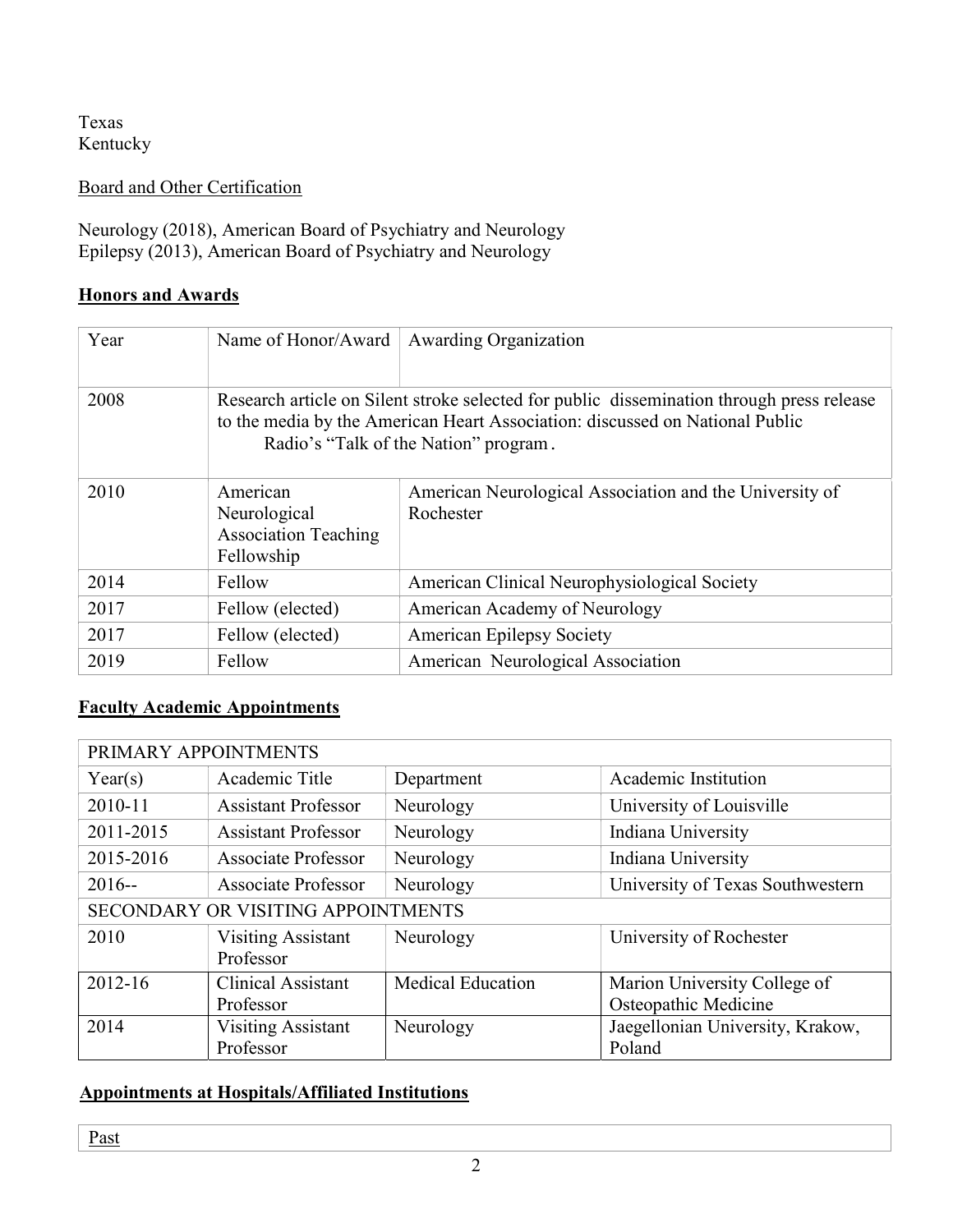| Year(s)   | <b>Position Title</b>  | Department/Division | Institution                                   |
|-----------|------------------------|---------------------|-----------------------------------------------|
| 2010-2011 | Physician              | Neurology           | University Hospital<br>Louisville KY          |
| 2010-11   | Physician              | Neurology           | Norton/Kosair Hospitals<br>Louisville KY      |
| 2010-11   | Physician              | Neurology           | Jewish Hospital Louisville<br>KY              |
| $2011 -$  | Physician              | Neurology           | Indiana University Health,<br>Indianapolis IN |
| 2011-2016 | <b>Staff Physician</b> | Neurology           | Indiana University Health                     |
| 2011-2016 | <b>Staff Physician</b> | Neurology           | Eskenazi Health                               |
| $2016 -$  | <b>Staff Physician</b> | Neurology           | Parkland Memorial Hospital                    |
| $2016 -$  | <b>Staff Physician</b> | Neurology           | UT Southwestern Hospitals                     |
| $2020 -$  | <b>Staff Physician</b> | Neurology           | <b>THR Frisco</b>                             |

# Other Professional Positions [Industry, foundation, private practice]

| Year(s) | Position Title | Institution |
|---------|----------------|-------------|
|         |                |             |
|         |                |             |

# Major Administrative/Leadership Positions

| Year(s)  | <b>Position Title</b>                                                                    | Institution                           |
|----------|------------------------------------------------------------------------------------------|---------------------------------------|
| 2011     | Course Director, Advances in Neurology<br>Course                                         | University of Louisville              |
| 2012-14  | Co-Principal Investigator HRSA MD-<br>MPH Grant (AKA MD/MPH Program<br>Medical Director) | Indiana University School of Medicine |
| 2014-17  | Competency Director for Systems Based<br>Practice                                        | Indiana University School of Medicine |
| 2014-15  | Course Director, Quality Healthcare<br>Delivery                                          | Indiana University School of Medicine |
| 2017-18  | Co-Clerkship Director, Core Neurology<br>Clerkship                                       | <b>UT</b> Southwestern                |
| 2018-    | Clerkship Director, Neurology                                                            | <b>UT Southwestern</b>                |
| 2018-    | Co-Course Director, Neuromedicine and<br>Behavioral Health, Frontiers in Medicine        | UT Southwestern                       |
| $2019 -$ | Co-Director, Neurology Grand Rounds                                                      | <b>UT</b> Southwestern                |

# Grant Support

|--|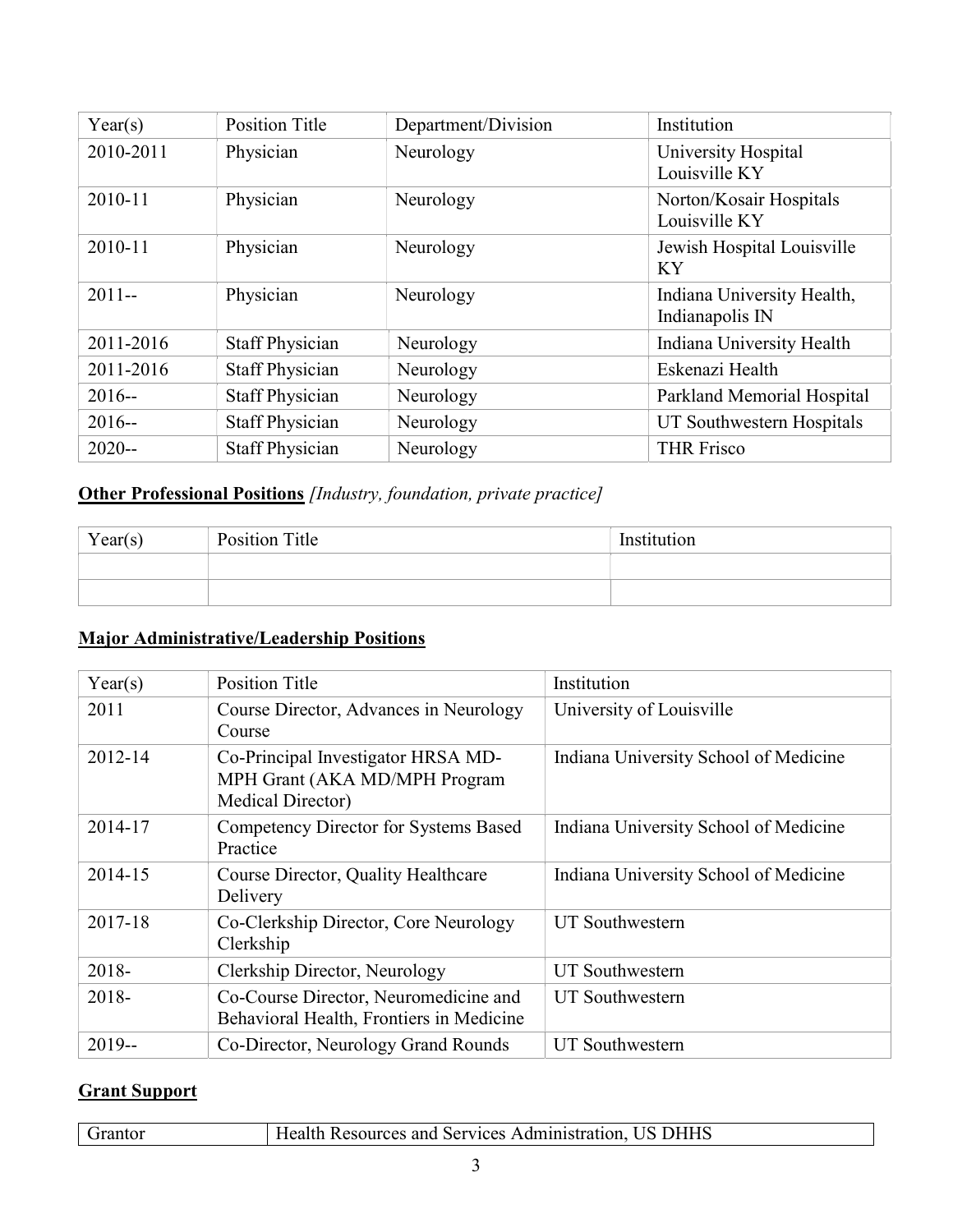| Title of the Project   | T85HP25092                                                                      |
|------------------------|---------------------------------------------------------------------------------|
|                        | Project Title: Interprofessional Public Health Education at Indiana University  |
|                        | School of Medicine                                                              |
|                        | Maryellen Gusic, MD, Principal Investigator                                     |
|                        |                                                                                 |
| Role of the Nominee    | Co-Principal Investigator $(2011-14)$ $(10\%$ effort)                           |
| Total Amount of        | $1,467,000(2011-16)$                                                            |
| <b>Award and Dates</b> |                                                                                 |
|                        |                                                                                 |
| Grantor                | Indiana University Health Foundation Values Grant in Education                  |
| Title of the Project   | Impact on learner and patient outcomes of a virtual interprofessional training  |
|                        | program.                                                                        |
|                        |                                                                                 |
| Role of the Nominee    | Principal Investigator (10% effort)                                             |
| Total Amount of        | 100,000 (2014-16)                                                               |
| Award and Dates        |                                                                                 |
|                        |                                                                                 |
| Grantor                | Indiana Spinal Cord and Brain Injury Research Fund Grant                        |
| Title of the Project   | Behavioral mechanisms underlying facial affect recognition deficits after brain |
|                        | injury                                                                          |
| Role of the Nominee    | Co-Principal Investigator (10% effort) (2015-16)                                |
| Total amount of the    | 156, 644 (2015-17)                                                              |
| grant and dates        |                                                                                 |

### Industry Funded Clinical Research

| Past                        |                                                                                                                                                                                                                                                                                                                    |         |
|-----------------------------|--------------------------------------------------------------------------------------------------------------------------------------------------------------------------------------------------------------------------------------------------------------------------------------------------------------------|---------|
| Site Principal Investigator | Eisai E2007-G000-235 Clinical Trial: supervision<br>of study coordinator, patient recruitment, adverse<br>event reporting<br>Sponsor: Eisai                                                                                                                                                                        | 2010-11 |
| Site Co-Investigator        | A Historical- Controlled, Multicenter, Double-<br>blind, Randomized Trial to Assess the Efficacy and<br>Safety of Conversion to Lacosamide 400mg/day<br>Monotherapy in Subjects with Partial-Onset<br><b>Seizures</b><br>Role: help recruit patients, participate in study<br>management decision.<br>Sponsor: UCB | 2010-11 |
| Site Co-Investigator        | Multicenter, Open-label Extension Trial to Assess<br>the Long-term Use of Lacosamide Monotherapy<br>and Safety of Lacosamide Monotherapy and<br>Adjunctive Therapy in Subjects with Partial-onset<br>Seizures<br>Role: help recruit patients, participate in study<br>management decision.                         | 2010-11 |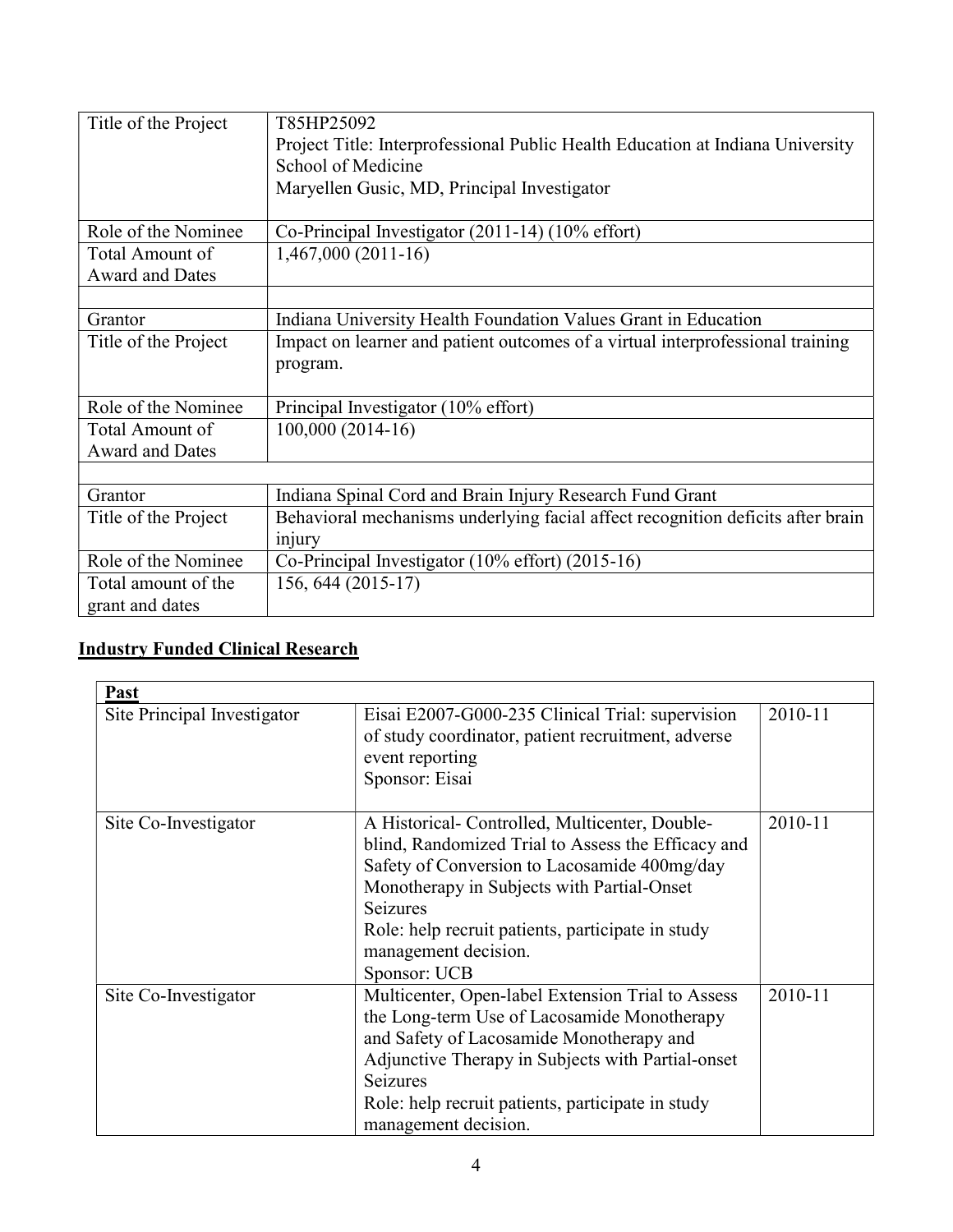|                                               | Sponsor: UCB                                                                                                                                                                                                                                                                                                                                                                                                                                                                                                   |             |
|-----------------------------------------------|----------------------------------------------------------------------------------------------------------------------------------------------------------------------------------------------------------------------------------------------------------------------------------------------------------------------------------------------------------------------------------------------------------------------------------------------------------------------------------------------------------------|-------------|
| Site Co-Investigator                          | An Open-Label Pilot Study to Assess the Safety of<br>Oral Lacosamide as Adjunctive Therapy for<br>Uncontrolled Primary Generalized Tonic - Clonic<br>Seizures in Subjects with Idiopathic Generalized<br>Epilepsy<br>Role: help recruit patients, participate in study<br>management decision.<br>Sponsor: UCB                                                                                                                                                                                                 | 2010-11     |
| Site Co-Investigator                          | Phase 3, Randomized, Double<br>Blind, Parallel, Placebo-Controlled, Multicenter<br>Study, with Optional Open -Label continuation, of<br>the Efficacy and safety of Vanquix <sup>™</sup> Auto -<br>Injector (Diazepam Injection) for the Mangement<br>of selected, Refractory, Patients with Epilepsy who<br>Require Intermmitent Medical Intervention to<br>Control Episodes Of Acute Repetitive Seizures<br>Role: help recruit patients, participate in study<br>management decision.<br>Sponsor: King Pharma | 2010-11     |
| <b>Present</b><br>Site Principal Investigator | Multicenter, Open-Label Study to Evaluate the<br>Efficacy and Safety of Perampanel as Monotherapy<br>or First Adjunctive Therapy in Subjects With<br>Partial Onset Seizures With or Without Secondarily<br>Generalized Seizures or With Primary Generalized<br>Tonic-Clonic Seizures                                                                                                                                                                                                                           | $2018 - 20$ |
| Site Principal Investigator                   | Laser Ablation of Abnormal Neurological Tissue<br>using Robotic NeuroBlate System (LAANTERN)<br>Registry study, role is to supervise study personnel,<br>collect data and submit to sponsor.<br>Sponsor: Monteris Medical                                                                                                                                                                                                                                                                                      | $2019 - 19$ |
| Site Co-Investigator                          | A Randomized, Double-Blind, Placebo-Controlled,<br>Phase 2 Study Exploring the Efficacy, Safety, and<br>Tolerability of Natalizumab (BG00002) as<br>Adjunctive Therapy in Adult Subjects With Drug-<br><b>Resistant Focal Epilepsy</b><br>Role: help recruit patients, participate in study<br>management decision.<br>Sponsor: Biogen, Inc                                                                                                                                                                    | $2018 -$    |
| Site Co-Investigator                          | A Randomized, Double-blind, Placebo-controlled,<br>Multicenter Study to Evaluate the Safety,<br>Tolerability and Efficacy of XEN1101 as<br>Adjunctive Therapy in Focal-onset Epilepsy                                                                                                                                                                                                                                                                                                                          | $2019 -$    |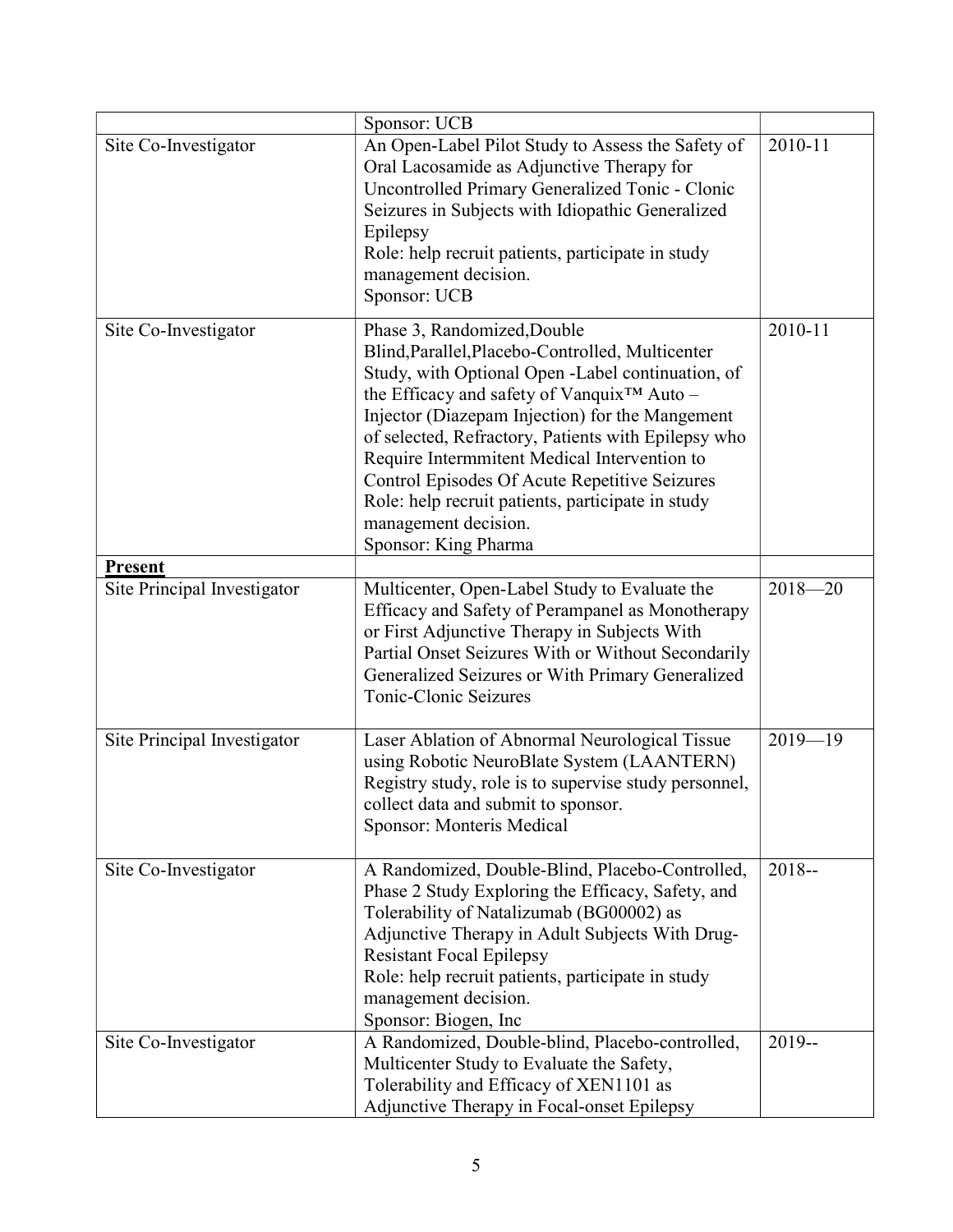|                      | Role: help recruit patients, participate in study |          |
|----------------------|---------------------------------------------------|----------|
|                      | management decision.                              |          |
|                      | Sponsor: Xenon Pharma                             |          |
| Site Co-Investigator | A Randomized, Double-Blind, Placebo-Controlled,   | $2018 -$ |
|                      | Dose Finding Study To Evaluate The Efficacy And   |          |
|                      | Safety Of Padsevonil As Adjunctive Treatment Of   |          |
|                      | Focal-Onset Seizures In Adult Subjects With Drug- |          |
|                      | Resistant Epilepsy.                               |          |
|                      | Role: help recruit patients, participate in study |          |
|                      | management decision                               |          |
|                      | Sponsor: UCB                                      |          |
| Site Co-Investigator | A Double-Blind, Placebo-Controlled, Inpatient,    | $2018 -$ |
|                      | Dose-Ranging Efficacy Study of Staccato           |          |
|                      | Alprazolam (STAP-001) in Subjects with Epilepsy   |          |
|                      | with a Predictable Seizure Pattern                |          |
|                      | Role: help recruit patients, participate in study |          |
|                      | management decision                               |          |
|                      | Sponsor: Engage Therapeutics                      |          |

# Mentorship

| <b>Name (Role)</b>              | <b>Project (Outcome)</b>              | <b>Current Status of trainee</b> |
|---------------------------------|---------------------------------------|----------------------------------|
| Kulin Mehta (MPH Student, IU)   | Rates of publication of clinical      | Manager, Genentech               |
|                                 | trials (AES Poster)                   |                                  |
| Kristin Tekulve MD (Pediatric   | Racemose neurocysticercosis           | <b>Assistant Professor of</b>    |
| Neurology Resident, Indiana     | (Case Report and Review               | Neurology, Indiana University    |
| University)                     | published in Seminars in              |                                  |
|                                 | Neurology)                            |                                  |
| Evan Templeton MD               | Clinical features of Dyke-            | Assistant Professor of           |
| (Neurology Resident, Indiana    | Davidoff-Mason Syndrome               | Neurology, Indiana University    |
| University)                     | (poster at the International          |                                  |
|                                 | Epilepsy Congress meeting)            |                                  |
| Nicholas Villelli MD            | Massachusetts Insurance Reform        | PGY6 Neurosurgery Resident,      |
| (Neurosurgery Resident, Indiana | (Published in the Journal of          | Indiana University               |
| University)                     | Neurosurgery)                         |                                  |
| Joshua Lukas (Medical Student   | Ketogenic diet in super               | Neurology Resident, University   |
| IU                              | refractory status epilepticus         | of Miami                         |
|                                 | (AAN Poster in 2016)                  |                                  |
| Krthika Suresh (Medical Student | <b>Resident Research publications</b> | Medicine Resident, Conemaugh     |
| JJM Medical College, India)     | (ANA poster 2017)                     | Valley Medical Center, PA        |
| Sahar Noorani (UTSW Medical     | Autoimmune epilepsy outcomes          | Neurology Resident UTSW          |
| Student)                        | (AAN poster 2020)                     |                                  |
| Shazia Mirza (UTSW Neurology    | Ketogenic diet in epilepsy            | Neurology Resident, UTSW         |
| resident)                       | (Ongoing)                             | $(2020-)$                        |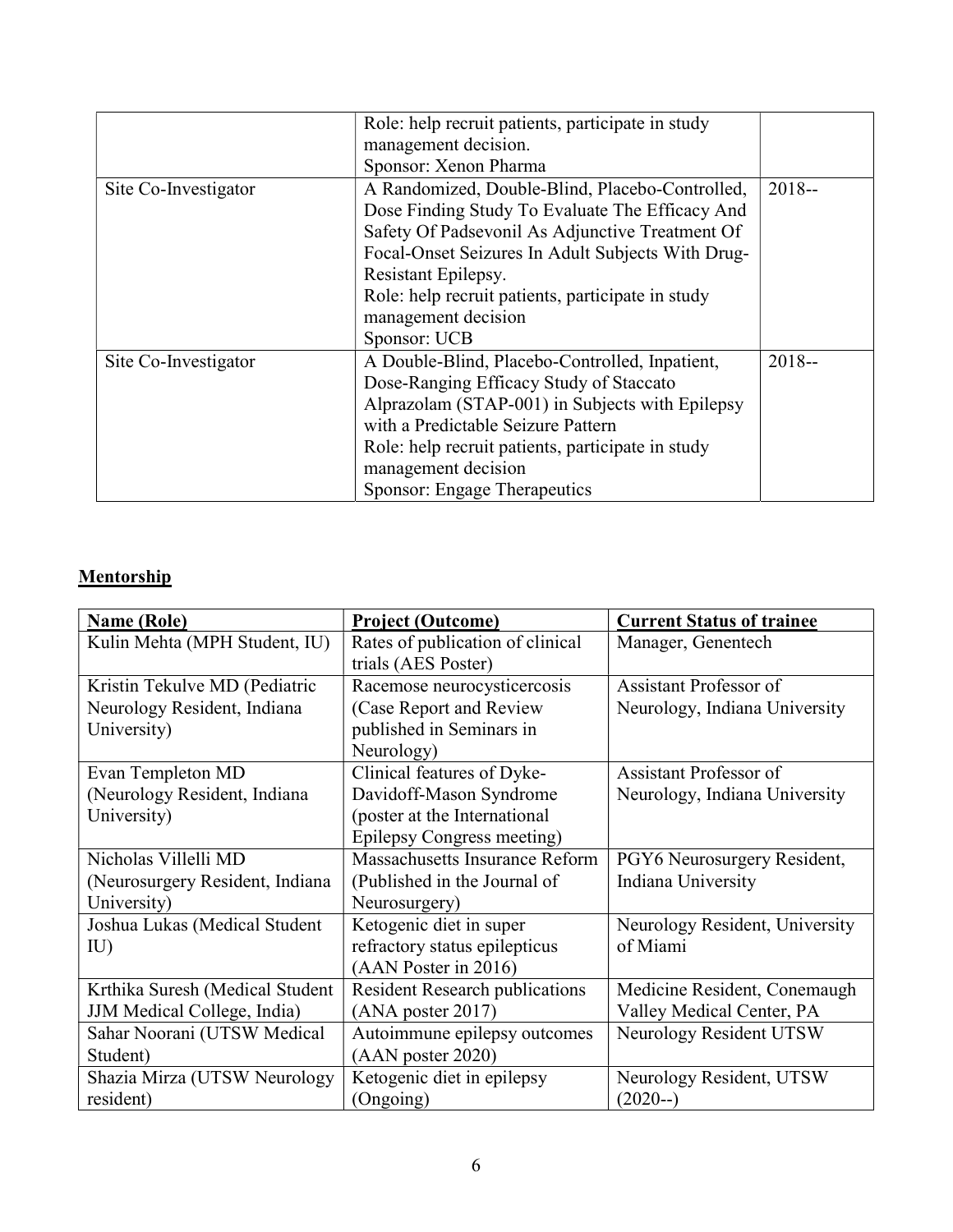| Mohammad Shabana (UTSW     | Autoimmune Epilepsy             | Epilepsy Fellow, UTSW(2020--) |
|----------------------------|---------------------------------|-------------------------------|
| Neurology resident)        | <b>Medication Weaning</b>       |                               |
|                            | (ongoing)                       |                               |
| Ailing Yang (UTSW Medical  | Econsults in neurology          | Medical Student, UTSW         |
| Student)                   | $(AAN$ poster 2020)             |                               |
| Rabia Jamy (UTSW Epilepsy  | RNS in epilepsy (ongoing)       | Epilepsy Fellow, UTSW         |
| Fellow)                    | Subdural evaluation in epilepsy |                               |
|                            | (ACNS poster 2020)              |                               |
| Ramya Krothapally (UTSW    | Autoimmune epilepsy (ongoing)   | <b>UTSW Medical Student</b>   |
| Medical Student)           |                                 |                               |
| Swetha Ramamurthy (UTSW    | PNES in epilepsy (ongoing)      | <b>UTSW Medical Student</b>   |
| Medical Student)           |                                 |                               |
| Trung Nguyen (UTSW Medical | Syncope and EEG (ongoing)       | <b>UTSW Medical Student</b>   |
| Student)                   |                                 |                               |

# Committee Service (Member, unless noted otherwise)

| Year(s)                                                                       | Name of Committee                                                 | Institution/Organization     |
|-------------------------------------------------------------------------------|-------------------------------------------------------------------|------------------------------|
| UT Southwestern Medical Center, Department of Neurology and Neurotherapeutics |                                                                   |                              |
| $2016 -$                                                                      | Neurology Undergraduate Medical Education<br>Committee            | UTSW/Neurology               |
| 2016-7                                                                        | Ambulatory Practice Committee in Neurology                        | UTSW/Neurology               |
| $2016-$<br>2019--                                                             | <b>Grand Rounds Planning Committee</b><br>Co-Chair                | UTSW/Neurology               |
| $2018 -$                                                                      | Academic Leadership Committee                                     | UTSW/Neurology               |
| $2019 -$                                                                      | Neurology Resident Selection Committee<br>(serves as interviewer) | UTSW/Neurology               |
|                                                                               | UT Southwestern Medical Center, School of Medicine                |                              |
| $2018 -$                                                                      | <b>Clerkship Directors SubCommittee</b>                           | <b>UTSW Medical School</b>   |
| 2018-9                                                                        | <b>Student Promotions Committee</b>                               | <b>UTSW Medical School</b>   |
| $2018 - 20$                                                                   | <b>LCME</b> Standards Subcommittee                                | <b>UTSW Medical School</b>   |
| 2019--                                                                        | Medical School Admissions (serves as<br>interviewer)              | <b>UTSW Medical School</b>   |
|                                                                               | <b>UT Southwestern Medical Center</b>                             |                              |
| $2018 -$                                                                      | <b>Institutional Review Board</b>                                 | <b>UT</b> Southwestern       |
| Indiana University Purdue University Indianapolis (IUPUI)                     |                                                                   |                              |
| $2012 - 6$                                                                    | <b>Faculty Staff Affairs Committee</b>                            | <b>IUPUI</b>                 |
| 2015-16                                                                       | Search Committee, Chair of Occupational<br>Therapy department     | <b>IUPUI</b>                 |
| Indiana University School of Medicine                                         |                                                                   |                              |
| 2012                                                                          | Internal Review Committee, Family Medicine<br>Residency           | <b>IU School of Medicine</b> |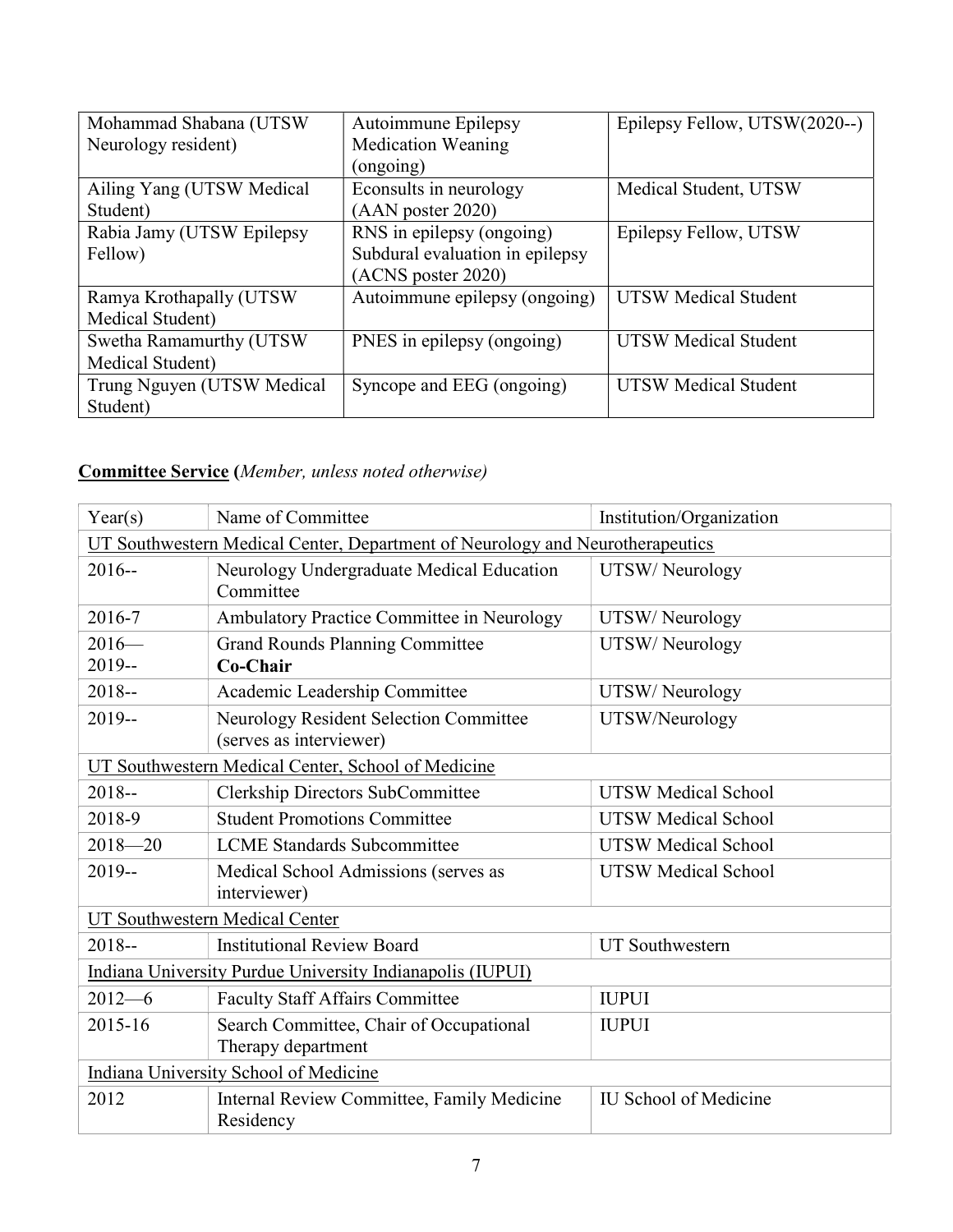| 2012                     | Internal Review Committee, OB-GYN<br>Residency                                      | <b>IU School of Medicine</b>                      |
|--------------------------|-------------------------------------------------------------------------------------|---------------------------------------------------|
| $2012 - 6$               | Electives Committee, Curriculum Council                                             | <b>IU School of Medicine</b>                      |
| $2013 - 6$               | Residency Selection Committee, Neurology                                            | <b>IU School of Medicine</b>                      |
| 2013-2014                | Course Design Team, Fundamentals of Health<br>and Disease                           | <b>IU School of Medicine</b>                      |
| $2015 - 6$               | Self Directed Learning Task Force                                                   | <b>IU School of Medicine</b>                      |
| 2015                     | LCME Self Study Taskforce, Institutional<br>Committee                               | <b>IU School of Medicine</b>                      |
| University of Louisville |                                                                                     |                                                   |
| 2010-2011                | <b>Student Promotions Committee</b>                                                 | University of Louisville School of<br>Medicine    |
| <b>Boston University</b> |                                                                                     |                                                   |
| 2005-07                  | <b>Graduate Medical Education Committee</b>                                         | <b>BU School of Medicine</b>                      |
|                          | University of Texas Health Science Center at Houston                                |                                                   |
| 2001-2002                | Member, Admissions Committee                                                        | School of Public Health                           |
| 2001-2002                | <b>International Student Representative</b>                                         | <b>Student Inter Council</b>                      |
|                          |                                                                                     |                                                   |
| <b>Hospital</b>          |                                                                                     |                                                   |
| 2007-2008                | <b>Graduate Medical Education Committee</b>                                         | Brigham and Women's Hospital<br><b>Boston MA</b>  |
| 2007-2008                | <b>Graduate Medical Education Committee</b>                                         | Partners Healthcare Boston MA                     |
| 2007                     | Program Review Subcommittee for Non<br><b>ACGME Fellowship programs</b>             | Partners Healthcare Boston MA                     |
| 2008                     | Internal Review Committee, Endocrine,<br>Diabetes and Metabolism Fellowship         | Brigham and Women's Hospital<br><b>Boston MA</b>  |
| 2008                     | Internal Review Committee, Cardiac<br>Electrophysiology Fellowship Program          | Brigham and Women's Hospital,<br><b>Boston MA</b> |
| 2015-2016                | <b>Credentials Committee</b>                                                        | Indiana University Health                         |
| State/Regional           |                                                                                     |                                                   |
| 2013-14                  | <b>Advocacy Committee</b>                                                           | Indiana Neurological Society                      |
| 2019-21                  | Chair-Elect, Professional Advisory Board                                            | Epilepsy Foundation of Texas (DFW<br>Region)      |
| National/International   |                                                                                     |                                                   |
| 2014-6                   | <b>USMLE Neurology/ Neuroscience Test</b><br><b>Materials Development Committee</b> | National Board of Medical<br>Examiners            |
| $2014 - 6$               | <b>Clinical Neurology Test Committee</b>                                            | National Board of Medical<br>Examiners            |
| $2017 -$                 | Clinical Neurology and Psychiatry Taskforce                                         | National Board of Medical<br>Examiners            |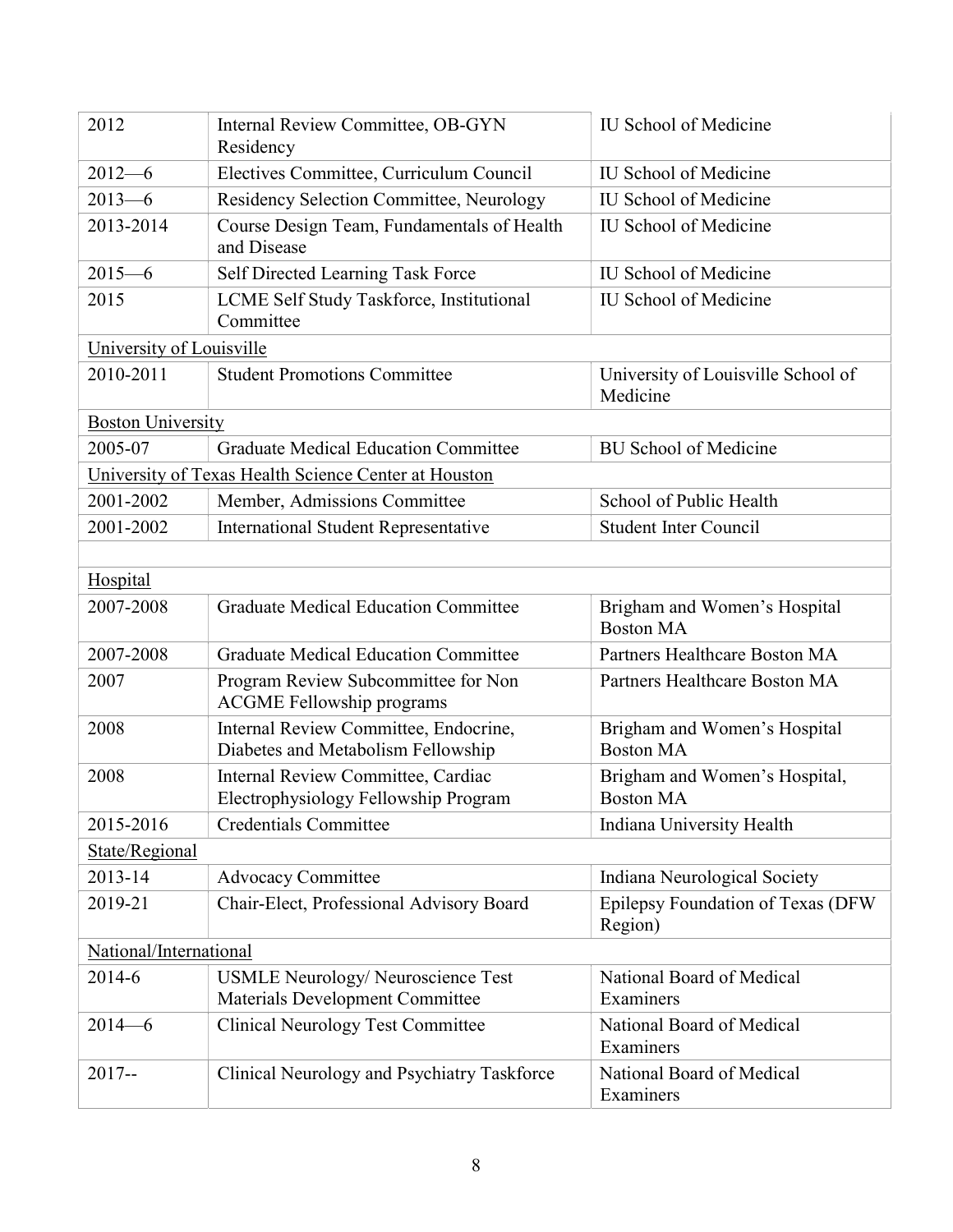| 2020 | Artificial Intelligence in Question Creation for   National Board of Medical |           |
|------|------------------------------------------------------------------------------|-----------|
|      | the Neurology Shelf Exam                                                     | Examiners |

Professional Societies [List all society committees, leadership, and course leadership roles here]

| Dates     | Society Name, member                                                                                      |  |
|-----------|-----------------------------------------------------------------------------------------------------------|--|
| $2007 -$  | AMERICAN CLINICAL NEUROPHYSIOLGY SOCIETY (FELLOW STATUS)                                                  |  |
| 2011-16   | 1.CME Committee                                                                                           |  |
| 2014-19   | 2. Guidelines Committee                                                                                   |  |
| $2007 -$  | <b>AMERICAN EPILEPSY SOCIETY (FELLOW STATUS)</b>                                                          |  |
| 2010-12   | 1. Resident and Fellow Education Committee, Am Epilepsy Society                                           |  |
| 2013-6    | 2. Membership Committee, Am Epilepsy Society                                                              |  |
| 2014-7    | 3. CME Committee, Am Epilepsy Society                                                                     |  |
| $2017 -$  | 4. Guidelines and Dissemination Committee, Am Epilepsy Society                                            |  |
| 2019--    | 5. Clinical Practice Committee, Am Epilepsy Society                                                       |  |
| 2019-20   | 5A. Chair, Medicaid Request for Evidence Workgroup for Children with Epilepsy                             |  |
| 2020      | 5B. Member, AES Workgroup for Neurophysiological Investigations in the setting of<br>Covid                |  |
| 2020      | 5C. Member AES Workgroup on Telehealth and Telemedicine                                                   |  |
| $2004--$  | AMERICAN ACADEMY OF NEUROLOGY (FELLOW STATUS)                                                             |  |
| 2015      | Inpatient and Emergency Neurology Quality Measures Workgroup<br>1.                                        |  |
| 2016-8    | All Neurology Quality Measures Work Group, Am Academy of Neurology<br>2.                                  |  |
| $2017 -$  | Neurology Resident Inservice Exam Panel, Am Academy of Neurology<br>3.                                    |  |
| 2017-9    | Quality and Safety Subcommittee, Practice Committee, Am Academy of<br>4.<br>Neurology                     |  |
| 2017-19   | Mild Cognitive Impairment Quality Measures Workgroup, Facilitator (expert<br>5.<br>methodologist)         |  |
| 2018-2019 | 6. Outcome Measures Workgroup, AAN                                                                        |  |
| $2018 -$  | Evidence Review Workgroup, AAN, Facilitator (expert methodologist)<br>7.                                  |  |
| 2018      | AAN Distal Symmetric Polyneuropathy Reaffirmation Work Group, Facilitator<br>8.<br>(expert methodologist) |  |
| 2018-19   | 9. AAN Quality and Safety Award Selection Committee, AAN                                                  |  |
| $2019 -$  | 10. Quality Measures Subcommittee, Am Academy of Neurology                                                |  |
| 2019      | 11. AAN Opioid Quality Measures Reaffirmation Work Group, Facilitator (expert<br>methodologist)           |  |
| 2020      | 12. AAN ALS Quality Measures Reaffirmation Work Group, Facilitator (expert)<br>methodologist)             |  |
| 2020      | 13. AAN Patient Related Outcomes Work Group, Chair                                                        |  |
| 2020      | 14. AAN Covid Related Outcomes Work Group, Member                                                         |  |
| $2018 -$  | <b>DALLAS COUNTY MEDICAL SOCIETY</b>                                                                      |  |
| $2019 -$  | Socio-Economic Affairs Committee, Member<br>1.                                                            |  |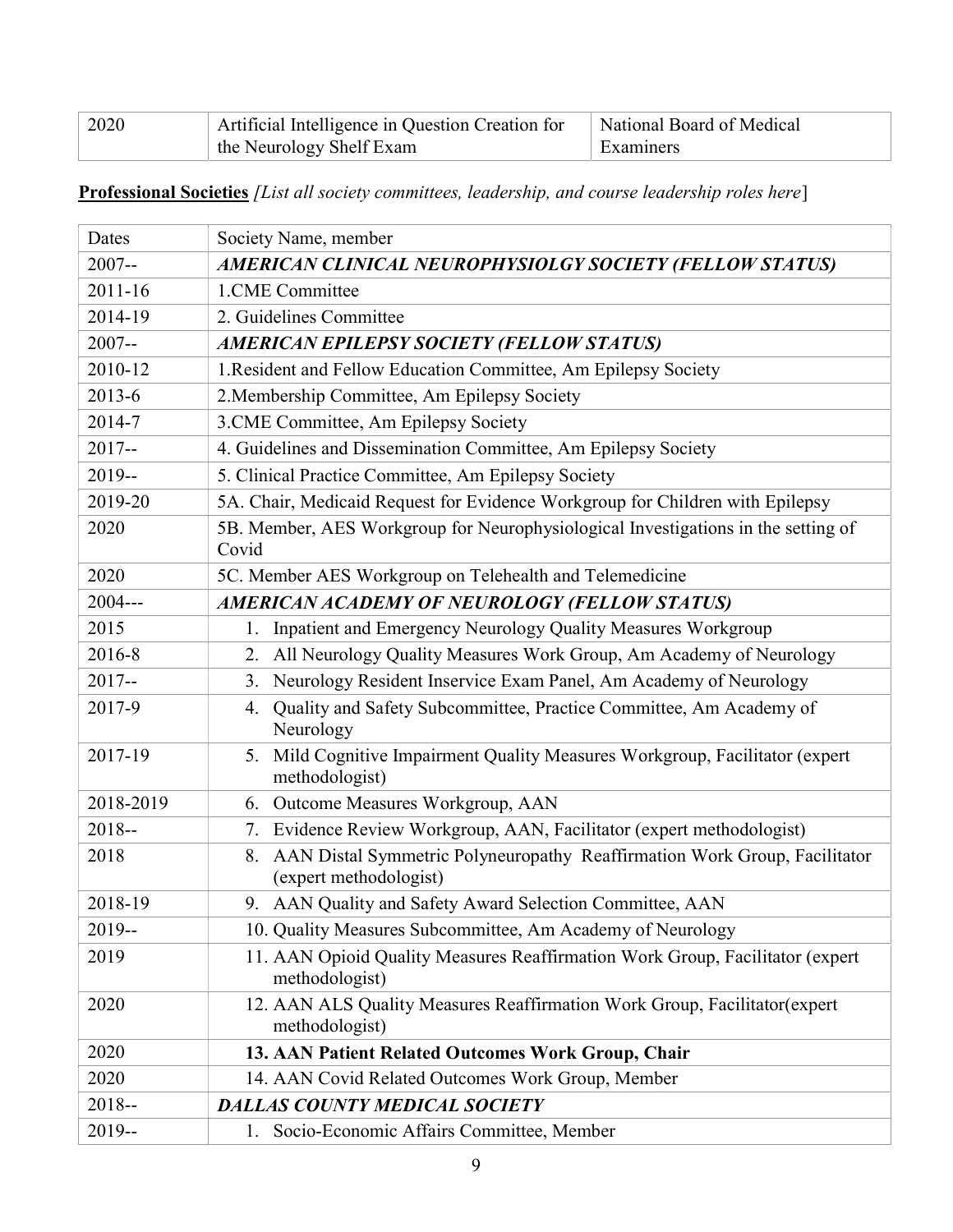| 2020     | 2. DCMS Handbook Committee for TMA Meeting, Member                                                        |
|----------|-----------------------------------------------------------------------------------------------------------|
| $2018 -$ | <b>TEXAS MEDICAL ASSOCIATION</b>                                                                          |
| 2020     | 1. Credentials Committee for TMA Annual Meeting in Fort Worth, Member<br>(Meeting cancelled due to Covid) |
| $2019 -$ | <b>ASSOCIATION OF UNIVERSITY PROFESSORS OF NEUROLOGY</b>                                                  |
| 2019-20  | 1. Branding Workgroup                                                                                     |
| $2020 -$ | 2. Digital Engagement Committee                                                                           |
| $2019 -$ | AMERICAN NEUROLOGICAL ASSOCIATION                                                                         |
| $2020 -$ | <b>Abstract Reviewer, Annual Meeting</b>                                                                  |

# **Grant Review Activities**

| Year(s) | Name of Review Committee | Organization |
|---------|--------------------------|--------------|
|         |                          |              |
|         |                          |              |

### Editorial Activities

| Year(s)                 | Journal Name                                                       |
|-------------------------|--------------------------------------------------------------------|
| Editor/Associate Editor |                                                                    |
|                         |                                                                    |
|                         |                                                                    |
| <b>Editorial Board</b>  |                                                                    |
|                         |                                                                    |
|                         |                                                                    |
| Ad Hoc Reviewer         |                                                                    |
| $2009 -$                | Neurology                                                          |
| $2013 -$                | Seizure                                                            |
| $2015 -$                | Epilepsia                                                          |
| $2015 -$                | Neurology Clinical Practice                                        |
| $2018 -$                | Muscle and Nerve                                                   |
| 2019                    | Axon Registry (AAN) Measures Slate                                 |
| $2020 -$                | <b>Epilepsy Research</b>                                           |
| 2020-                   | Doody Medical Book Reviews, Reviewer                               |
| 2020                    | American Neurological Association Annual Meeting Abstract Reviewer |

### **Invited Lectures**

| ---<br>1 vai<br>טי | $\mathbf{r}$<br><u>i inc</u><br>$- - - - -$ |  |
|--------------------|---------------------------------------------|--|
|                    |                                             |  |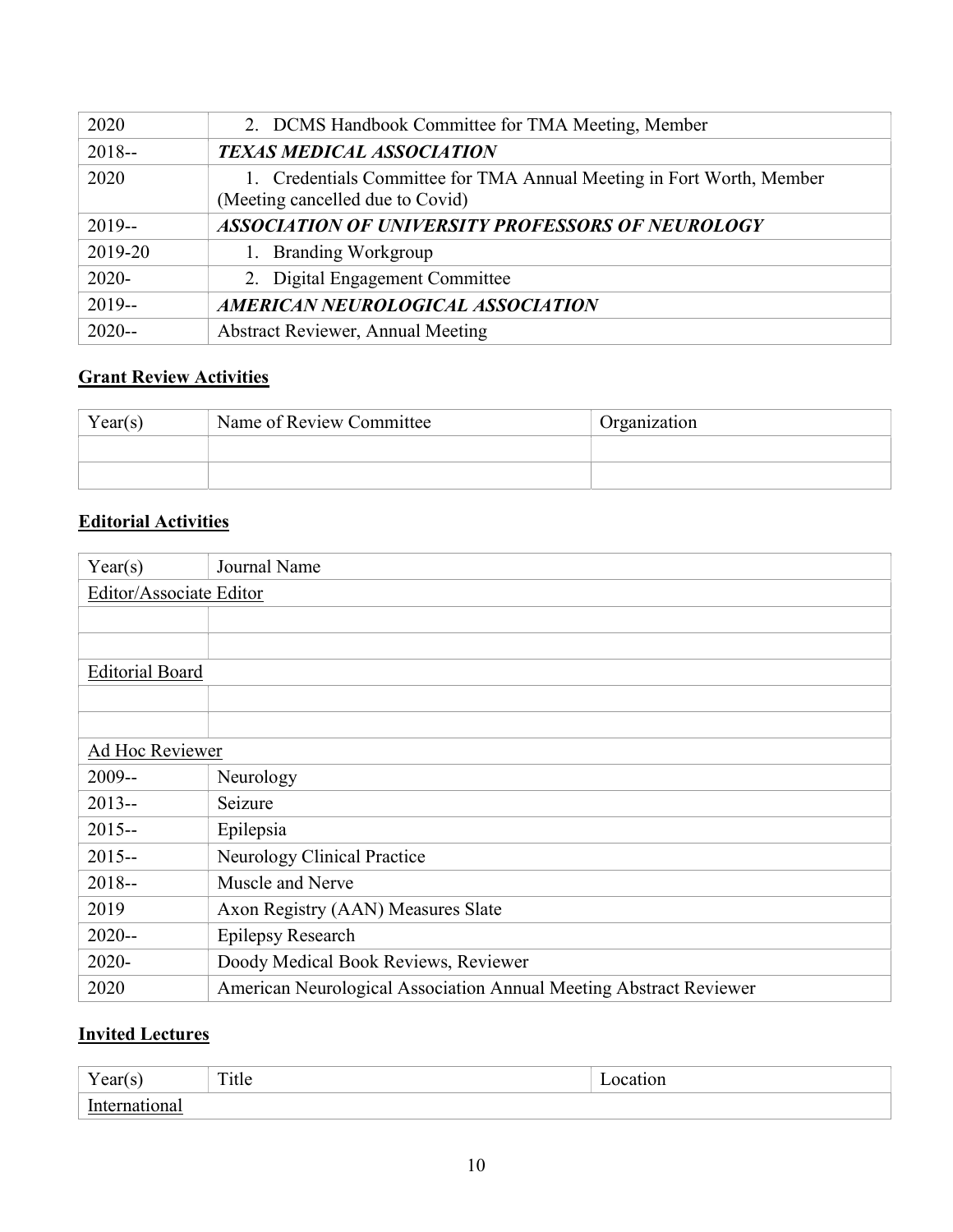| 2018     | Nursing Care in Epilepsy                                                               | MSR College of Nursing, Bangalore,<br>India                                       |
|----------|----------------------------------------------------------------------------------------|-----------------------------------------------------------------------------------|
| 2018     | How to publish QI work (ELA) Annual<br>Meeting, American Academy of Neurology          | Annual Meeting Am Academy of<br>Neurology, Los Angeles CA                         |
| 2018     | How plane crashes teach us to be safer doctors<br>(ELA)                                | Annual Meeting Am Academy of<br>Neurology, Los Angeles CA                         |
| 2016     | History of Medical Education in the United<br><b>States</b>                            | St John's Medical College,<br>Bangalore, India                                    |
| 2016     | Creating engaging virtual simulations                                                  | International Meeting in Simulation<br>in Healthcare, San Diego CA                |
| 2015     | Evidence Based Medicine: What the clinician<br>needs to know                           | Diamond Jubilee Celebration CME,<br>Bangalore Medical College,<br>Bangalore India |
| 2014     | The assessment of speech and memory in<br>patients with epilepsy                       | Weill Cornell Medical College,<br>Doha, Qatar                                     |
| 2014     | Syncope                                                                                | Weill Cornell Medical College,<br>Doha, Qatar                                     |
| 2014     | Clinical cases in epilepsy                                                             | Annual Meeting of the Indian<br>Epilepsy Society, Calcutta India                  |
| 2014     | Lennox Gastaut and West Syndromes                                                      | Annual Meeting of the Indian<br>Epilepsy Society, Calcutta India                  |
| 2009     | Seizures and Epilepsy after Stroke                                                     | University of Calgary, Canada                                                     |
| 2009     | Idiopathic Generalized and Benign Focal<br><b>Epilepsy Syndromes</b>                   | University of Calgary, Canada                                                     |
| 2007     | "Advances in Neurology". Presentation to His<br>Excellency, The President of India     | Rashtrapati Bhavan (Presidential<br>Palace) New Delhi                             |
| National |                                                                                        |                                                                                   |
|          |                                                                                        |                                                                                   |
| 2020     | Quality Measures in Amyotrophic Sclerosis,<br><b>AAN ALS Measures Review Committee</b> | National webinar for workgroup<br>members                                         |
| 2020     | The Toyota Quality Experience                                                          | <b>AAN Quality Pioneers Cohort</b>                                                |
|          | (Deferred due to Covid)                                                                |                                                                                   |
| 2020     | <b>Status Epilepticus</b>                                                              | Teaching Conference, St Louis<br>University Dept of Neurology                     |
| 2020     | Autoimmune Epilepsy<br>(Deferred due to Covid)                                         | Grand Rounds, Wake Forest School<br>of Medicine, Department of<br>Neurology       |
| 2019     | Quality Measures in Opiod treatment, AAN                                               | National webinar for workgroup                                                    |
|          | <b>Opiod Measures Review Committee</b>                                                 | members                                                                           |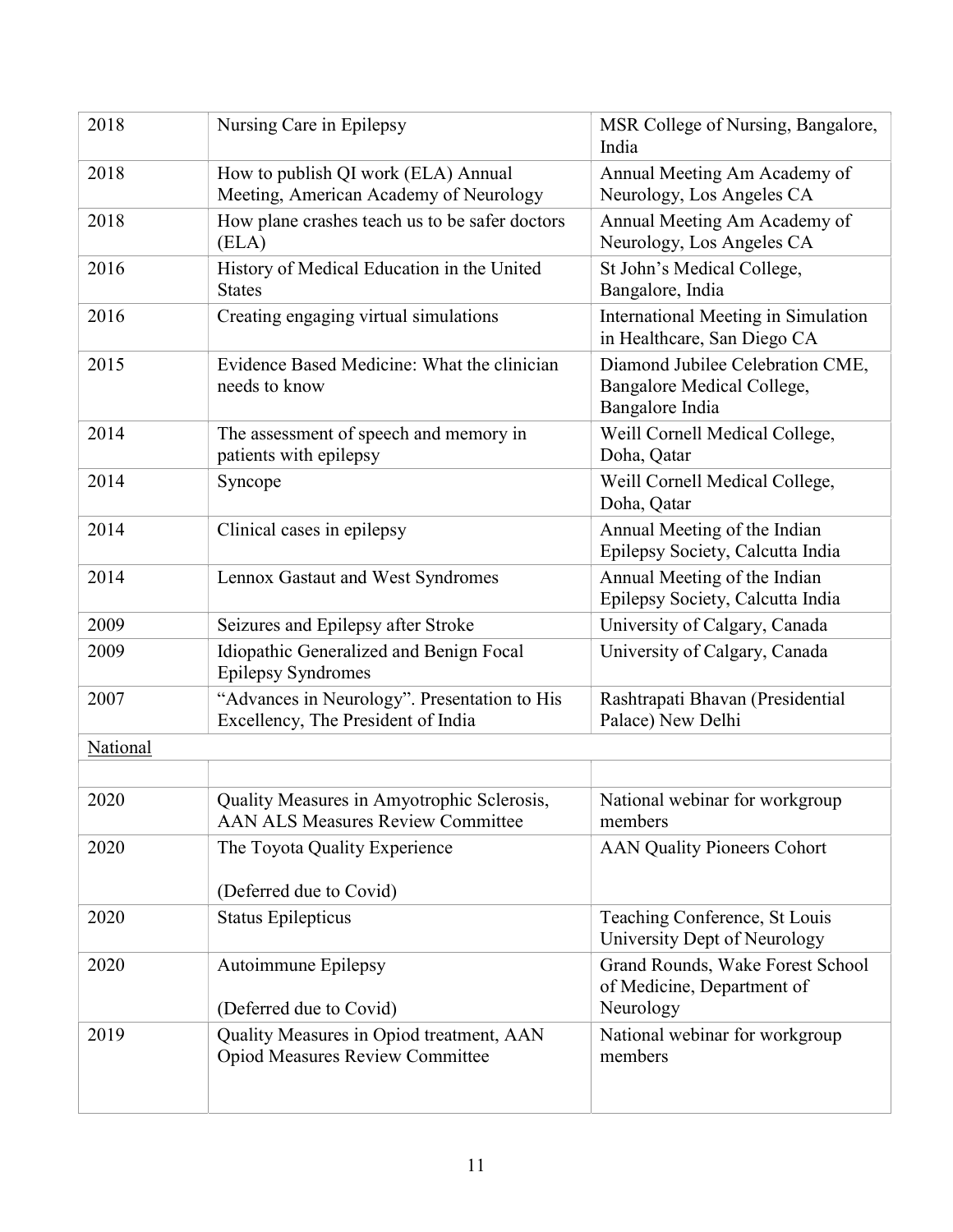| 2019           | Quality Measures in Distal Symmetric<br>Polyneuropathy, AAN DSP Measures Review<br>Committee | National webinar for workgroup<br>members                                        |
|----------------|----------------------------------------------------------------------------------------------|----------------------------------------------------------------------------------|
| 2018           | Improving patient safety by improving<br>communication                                       | Pharmacovigilence and Patient<br>Safety Group, Abbvie Inc, North<br>Chicago IL   |
| 2016           | Introduction to Quality Measures, AAN Mild<br>Cognitive Impairment Workgroup                 | National webinar for workgroup<br>members                                        |
| 2016           | EEGs in neonates with cardiac issues                                                         | American Clinical<br>Neurophysiological Society Annual<br>Meeting, Orlando FL    |
| 2013           | The Wada Test and beyond                                                                     | Webinar Series, American Society of<br>Electroencephalographic<br>Technologists  |
| 2013           | The Wada Test and beyond                                                                     | American Society of<br>Electroencephalographic<br>Technologists, Reno NV         |
| 2012           | <b>Status Epilepticus</b>                                                                    | Grand Rounds in Neurology, Wright<br>State University School of Medicine         |
| 2011           | Seizures and Epilepsy After Stroke                                                           | Grand Rounds in Neurology,<br>University of North Carolina School<br>of Medicine |
| 2010           | Seizures and Epilepsy After Stroke                                                           | Epilepsy Conference, University of<br>Pittsburgh School of Medicine              |
| 2010           | Seizures and Epilepsy After Stroke                                                           | Epilepsy Conference, Oregon Health<br>Sciences University, Portland OR           |
| 2010           | The Idiopathic Generalized and Benign Focal<br>Epilepsies of Childhood                       | Epilepsy Conference, Dept of<br>Neurology, University of Rochester               |
| Regional/Local |                                                                                              |                                                                                  |
| 2019           | Neurology Maintenance of Certification                                                       | <b>UTSW Neurology Faculty</b><br>Development Seminar                             |
| 2019           | Patient Safety and Quality Improvement                                                       | <b>UTSW Frontiers Course</b>                                                     |
| 2019, 2020     | Phase II and III Trials                                                                      | <b>UTSW Frontiers Course</b>                                                     |
| 2019           | <b>Seizure Networks</b>                                                                      | <b>UTSW Frontiers Course</b>                                                     |
| 2019           | Neuro Jeopardy                                                                               | <b>UTSW Neurology Grand Rounds</b>                                               |
| 2018           | Introduction to Epilepsy                                                                     | <b>UTSW Medicine Residency</b>                                                   |
| 2018           | How to publish QI Projects                                                                   | <b>UTSW Neurology Faculty</b><br>Development Seminar                             |
| 2017           | <b>Status Epilepticus</b>                                                                    | Neurology Grand Rounds UTSW                                                      |
| 2016           | Lennox Gastaut and West Syndromes                                                            | Grand Rounds in Neuroscience, IU<br>School of Medicine Indianapolis              |
| 2015           | Syncope                                                                                      | Grand Rounds in Neuroscience, IU<br>School of Medicine Indianapolis              |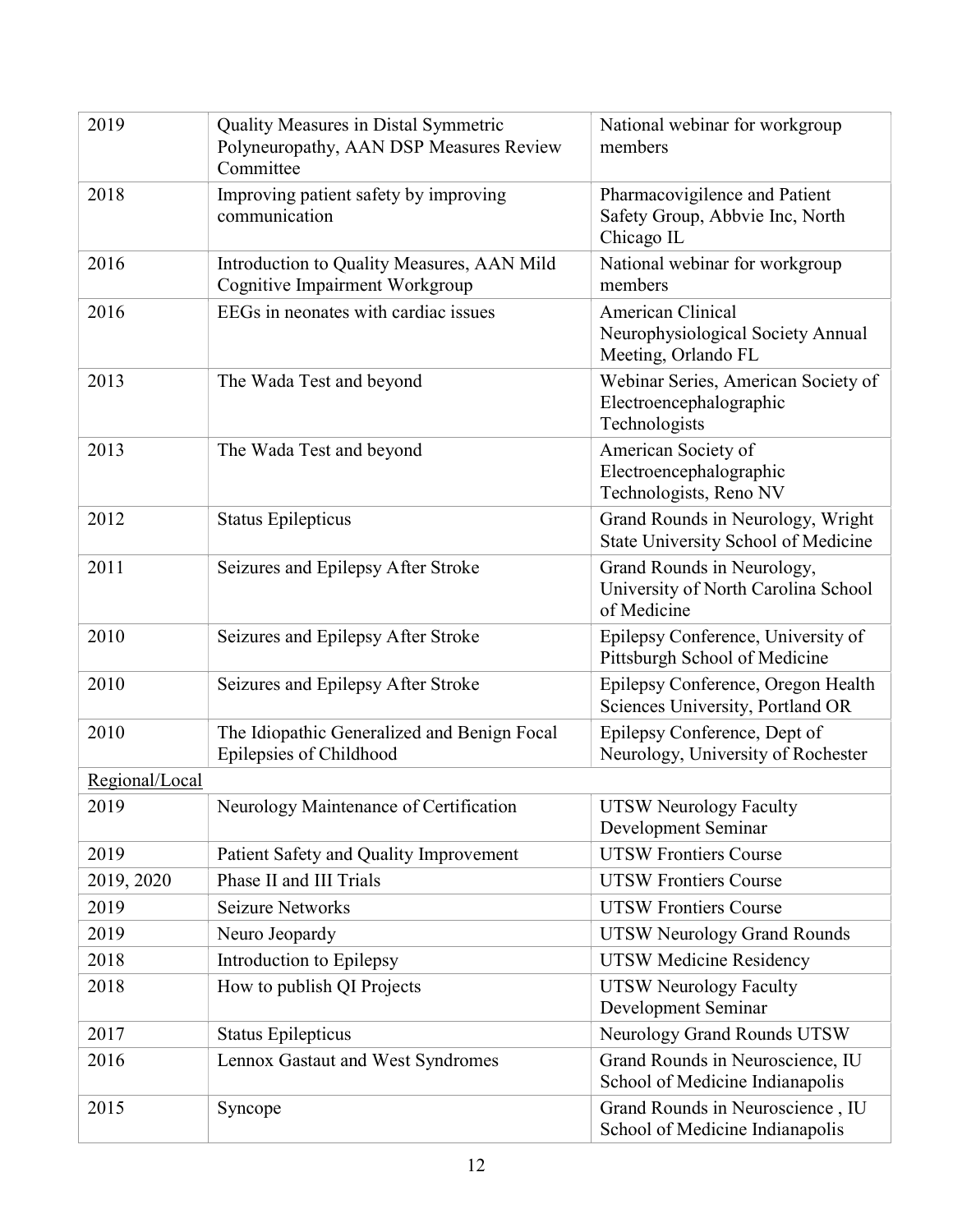| 2014                                    | The assessment of speech and memory in<br>patients with epilepsy                                                | Grand Rounds in Neuroscience, IU<br>School of Medicine Indianapolis                                    |
|-----------------------------------------|-----------------------------------------------------------------------------------------------------------------|--------------------------------------------------------------------------------------------------------|
| 2014                                    | New medications in epilepsy                                                                                     | <b>IUSM CME Program in Neurology</b>                                                                   |
| 2013                                    | Status epilepticus                                                                                              | Grand Rounds in Neurology and<br>Neurosurgery, University of<br>Louisville School of Medicine          |
| 2013                                    | Convulsive Status Epilepticus                                                                                   | Grand Rounds in Neurology, Wright<br>State University School of Medicine                               |
| 2012                                    | Seizures after Stroke                                                                                           | IU School of Medicine Indianapolis                                                                     |
| 2010                                    | The Assessment of language and memory in<br>children and adults with epilepsy: the Wada and<br>beyond           | Grand Rounds in Neurology,<br>University of Louisville School of<br>Medicine, Louisville KY            |
| 2010                                    | Epilepsy Surgery in Children                                                                                    | Update in Pediatric Neurology.<br>Norton Healthcare and Kosair<br>Children's Hospital, Louisville, KY. |
| 2010                                    | Seizures and Epilepsy after Stroke                                                                              | Grand Rounds in Neurology,<br>University of Louisville School of<br>Medicine, Louisville KY            |
| 2009                                    | The Wada Test                                                                                                   | Pediatric Neurology Grand Rounds,<br>Boston University School of<br>Medicine                           |
| 2008                                    | Correlation between 25 hydroxy vitamin D level<br>and DEXA in an ambulatory population of<br>epilepsy patients. | Cobb Assembly. Boston Society of<br>Psychiatry and Neurology, Boston,<br>May 2008.                     |
| 2007                                    | Myotonic dystrophy                                                                                              | Grand Rounds in Neurology, Boston<br>University School of Medicine                                     |
| 2007                                    | "Heroic measures: Surgery for status<br>epilepticus".                                                           | <b>Greater Boston Epilepsy Society</b>                                                                 |
| 2007                                    | "Bilateral shaking with preserved<br>consciousness".                                                            | <b>Greater Boston Epilepsy Society</b>                                                                 |
| Regional/ Local Recurring Presentations |                                                                                                                 |                                                                                                        |
| $2019 -$                                | <b>Stroke and Cerebrovascular Disease</b>                                                                       | <b>UTSW Brain and Behavior Course</b>                                                                  |
| $2018 -$                                | Neurology Clerkship Orientation                                                                                 | UTSW Neurology Clerkship                                                                               |
| $2018 -$                                | Epilepsy                                                                                                        | UTSW Neurology Clerkship                                                                               |
| 2014-16                                 | How to answer multiple choice questions                                                                         | <b>IUSM Neurology Residency</b>                                                                        |
| 2013-15                                 | <b>Evidence Based Medicine for Residents</b>                                                                    | <b>IUSM Neurology Residency</b>                                                                        |

# Technological and Other Scientific Innovations

Innovation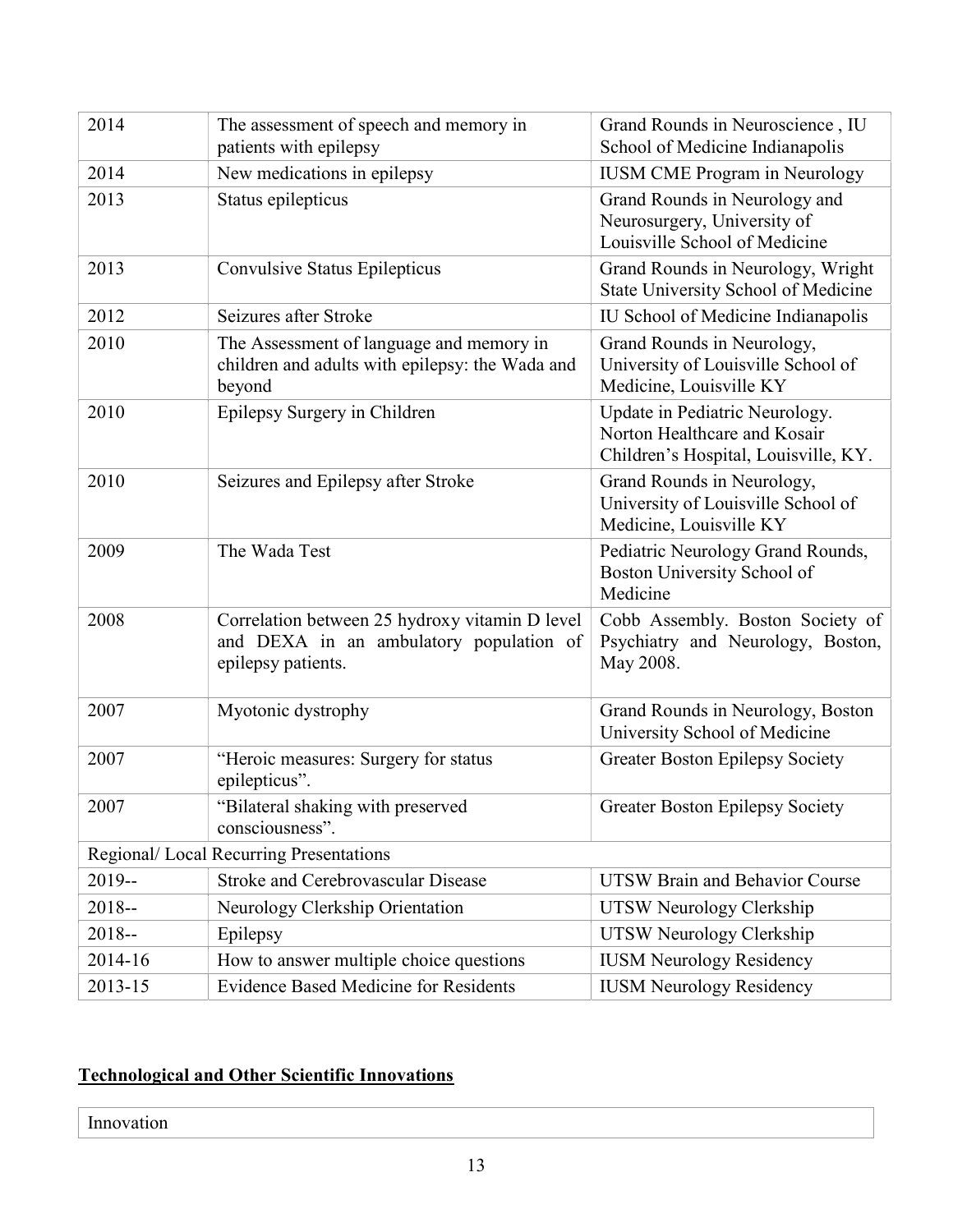Patent, if any, pending or awarded /If described in print/on web, provide citation

### Service to the Community

| $V_{\alpha\alpha\mu}$ | Droanization or institution |
|-----------------------|-----------------------------|
|                       |                             |

Member, Professional Advisory Board of the Epilepsy Foundation of Texas, 2017--

Served as Expert on Meet the Expert Panel, Epilepsy Foundation of Indiana patient meeting, November 2015

#### **Bibliography**

#### Peer-Reviewed Publications

#### Original Research Articles

| 1. | Das RR, Seshadri S, Beiser AS, Kelly-Hayes M, Au R, Himali JJ, Kase CS, Benjamin EJ,<br>Polak JF, O'Donnell CJ, Yoshita M, D'Agostino RB Sr, DeCarli C, Wolf PA. Prevalence and<br>correlates of silent cerebral infarcts in the Framingham offspring study. Stroke. 2008<br>Nov;39(11):2929-35. Epub 2008 Jun 26. |
|----|--------------------------------------------------------------------------------------------------------------------------------------------------------------------------------------------------------------------------------------------------------------------------------------------------------------------|
| 2. | Das RR, Lucey BP, Chou SH, Espinosa PS, Zamani AA, Dworetzky BA, Bromfield EB, Lee<br>JW. The Utility of Conductive Plastic Electrodes in Prolonged ICU EEG Monitoring.<br>Neurocrit Care. 2009; 10: 368-72.                                                                                                       |
| 3. | Vendrame M, Tracy M, Das R, Duffy F, Loddenkemper T, Kothare SV. Clinical correlations<br>of midline spikes in children. Epilepsy Behav. 2010 Aug; 18(4):460-5.                                                                                                                                                    |
| 4. | Das RR, Alexopolous A, Loddenkemper T. Incidence and Decision making for Wada testing<br>over the last decade. Epileptic Disorders 2010 Oct 12.                                                                                                                                                                    |
| 5. | Kaleysias J, Vendrame M, Das R, Loddenkemper T, Kothare SV. Circadian patterns of<br>seizures in children with lesional epilepsy: seizure timing and location. Pediatric Neurology<br>2011; 45: 109-13.                                                                                                            |
| 6. | <b>Das RR</b> , Ansty E, Lee JW. Discontinuation of anti-epileptic medications after surgery in low<br>grade brain tumors. J Neuroonc Jan 2012 epub                                                                                                                                                                |
| 7. | Das RR, Griesemer DA, Kothare SV. The role of phenytoin in the treatment of localization<br>related epilepsy: an international internet-based survey of neurologists and epileptologists.<br>ISRN Neurol. 2013 Jul 1;2013:613456.                                                                                  |
| 8. | Harini C, Das RR, Prabhu SP, Singh K, Haldar A, Takeoka M, Bergin AM, Loddenkemper T,<br>Kothare SV. Clinical and Neuroimaging Profile of Children with Lesions in the Corpus<br>Callosum. J Neuroimaging. 2015 Sep-Oct; 25(5): 824-31. doi: 10.1111/jon.12190. Epub 2014<br>Dec 18.                               |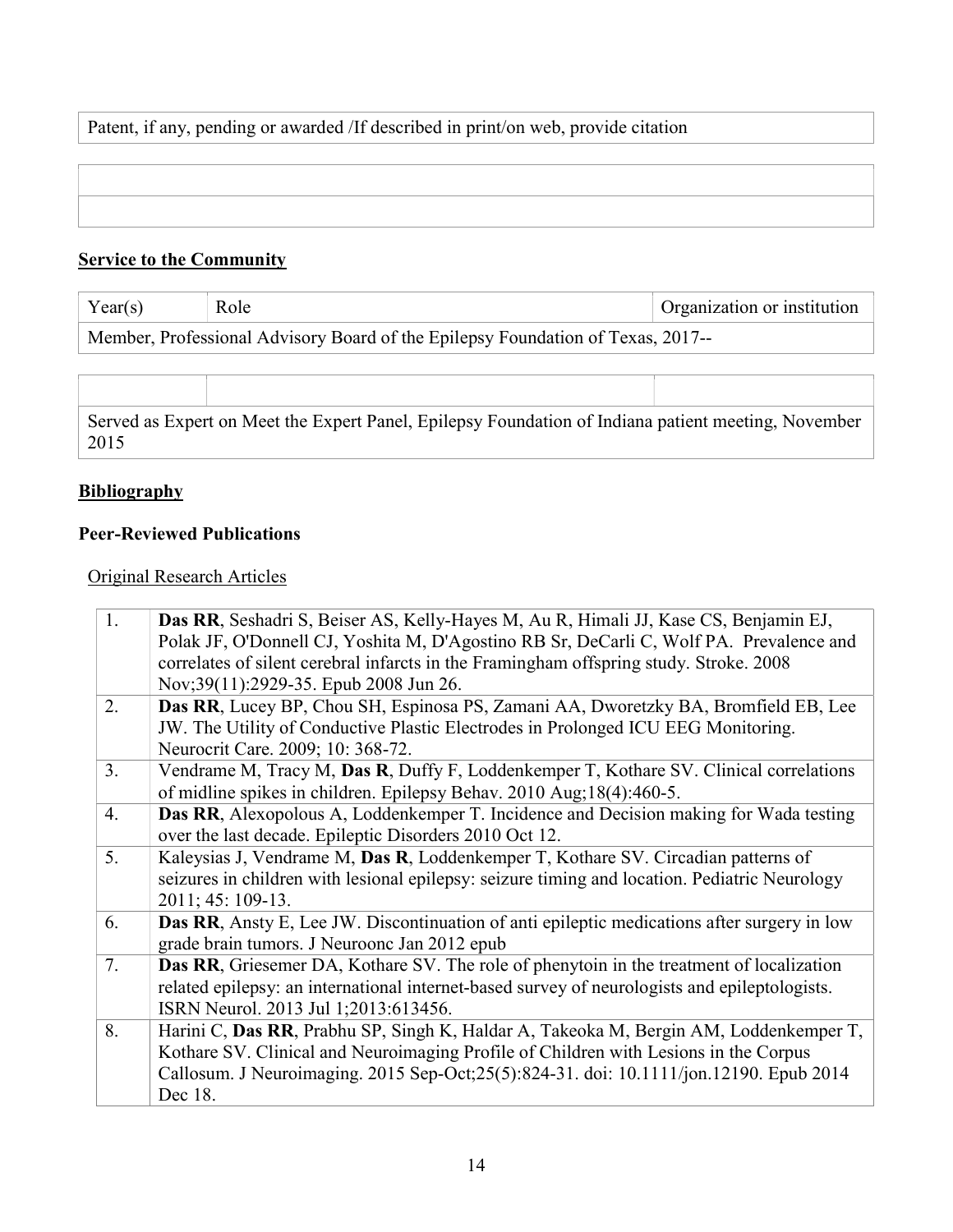| $\overline{9}$ . | Villeli NW, Das R, Yan H, Huff W, Zou J, Barbaro N. Impact of the 2006 Massachusetts<br>health care insurance reform on neurosurgical procedures and patient insurance status. J                                                                                                                                                                                           |
|------------------|----------------------------------------------------------------------------------------------------------------------------------------------------------------------------------------------------------------------------------------------------------------------------------------------------------------------------------------------------------------------------|
|                  | Neurosurg. 2016 Mar 11:1-8. [Epub ahead of print]                                                                                                                                                                                                                                                                                                                          |
| 10.              | Stecker MM, Sabau D, Sullivan L, Das RR, Selioutski O, Drislane FW, Tsuchida TN, Tatum<br>WO 4th. American Clinical Neurophysiology Society Guideline 6: Minimum Technical<br>Standards for EEG Recording in Suspected Cerebral Death. J Clin Neurophysiol. 2016<br>Aug;33(4):324-7. doi: 10.1097/WNP.0000000000000322.                                                    |
| 11.              | Stefanidou M, Das RR, Beiser AS, Sundar B, Kelly-Hayes M, Kase CS, Devinsky O,<br>Seshadri S, Friedman D. Incidence of seizures following initial ischemic stroke in a<br>community-based cohort: The Framingham Heart Study. Seizure. 2017 Apr;47:105-110. doi:<br>10.1016/j.seizure.2017.03.009. Epub 2017 Mar 18                                                        |
| 12.              | Josephson SA, Ferro J, Cohen A, Webb A, Lee E, Vespa PM. (Das RR, participating work<br>group member). Quality improvement<br>in neurology: Inpatient and emergency care quality measure set: Executive summary.<br>Neurology. 2017 Aug 15;89(7):730-735. doi: 10.1212/WNL.000000000004230. Epub 2017<br>Jul 21.                                                           |
| 13.              | Umoren RA, Poore JA, Sweigart L, Rybas N, Gossett E, Johnson M, Allen M, Scott PJ,<br>Truman B, Das R. TeamSTEPPS Virtual Teams: Interactive Virtual Team Training and<br>Practice for Health Professional Learners. Creat Nurs. 2017 Aug 1;23(3):184-191. doi:<br>10.1891/1078-4535.23.3.184.                                                                             |
| 14.              | Martello J, Buchhalter J, Das RR, Dubinsky R, Lee E, Anderson W. Quality improvement in<br>neurology: Universal neurology quality measurement set: Executive summary. Neurology.<br>2019 Feb 1. pii: 10.1212/WNL.0000000000006927. doi: 10.1212/WNL.0000000000006927.                                                                                                      |
| 15.              | Foster NL, Bondi MW, Das R, Foss M, Hershey LA, Koh S, Logan R, Poole C, Shega JW,<br>Sood A, Thothala N, Wicklund M, Yu M, Bennett A, Wang D. Quality improvement in<br>neurology: Mild cognitive impairment quality measurement set. Neurology. 2019 Oct<br>15;93(16):705-713. doi: 10.1212/WNL.0000000000008259.                                                        |
|                  | 16 Sico JJ, Sarwal A, Benish SM, Busis NA, Cohen BH, Das RR, Finsilver S, Halperin JJ, Kelly<br>AG, Meunier L, Phipps MS, Thirumala PD, Villanueva R, von Gaudecker J, Bennett A,<br>Shenoy AM. Quality improvement in neurology: Neurology Outcomes Quality Measurement<br>Set. Neurology. 2020 May 12:10.1212/WNL.000000000009525. doi:<br>10.1212/WNL.0000000000009525. |

Reviews, Chapters, Monographs and Editorials

| 1. | <b>Das RR.</b> Risk factors for the development of major depression secondary to mild and         |
|----|---------------------------------------------------------------------------------------------------|
|    | moderate traumatic brain injury as compared to general trauma. Master's Thesis. Library of        |
|    | the School of Public Health, University of Texas-Houston. May 2004.                               |
| 2. | <b>Das RR</b> , Seshadri S. Stroke and Diabetes. Current Cardiovascular Risk Reports 2009; 3 (1): |
|    | $35-41.$                                                                                          |
| 3. | Das RR, Herman ST. Statins for epilepsy: prime timenot yet. Neurology 2010 Oct 26 75              |
|    | $(17): 1490-1.$                                                                                   |
| 4. | <b>Das R,</b> Loddenkemper T. The Intracarotid Amobarbital Procedure. In: Wyllie's The            |
|    | Treatment of Epilepsy: Principles and Practices, Fifth Ed. Wyllie E, Cascino G, Gidal B,          |
|    | Goodkin H (editors). Lipincott Williams and Wilkins 2011.                                         |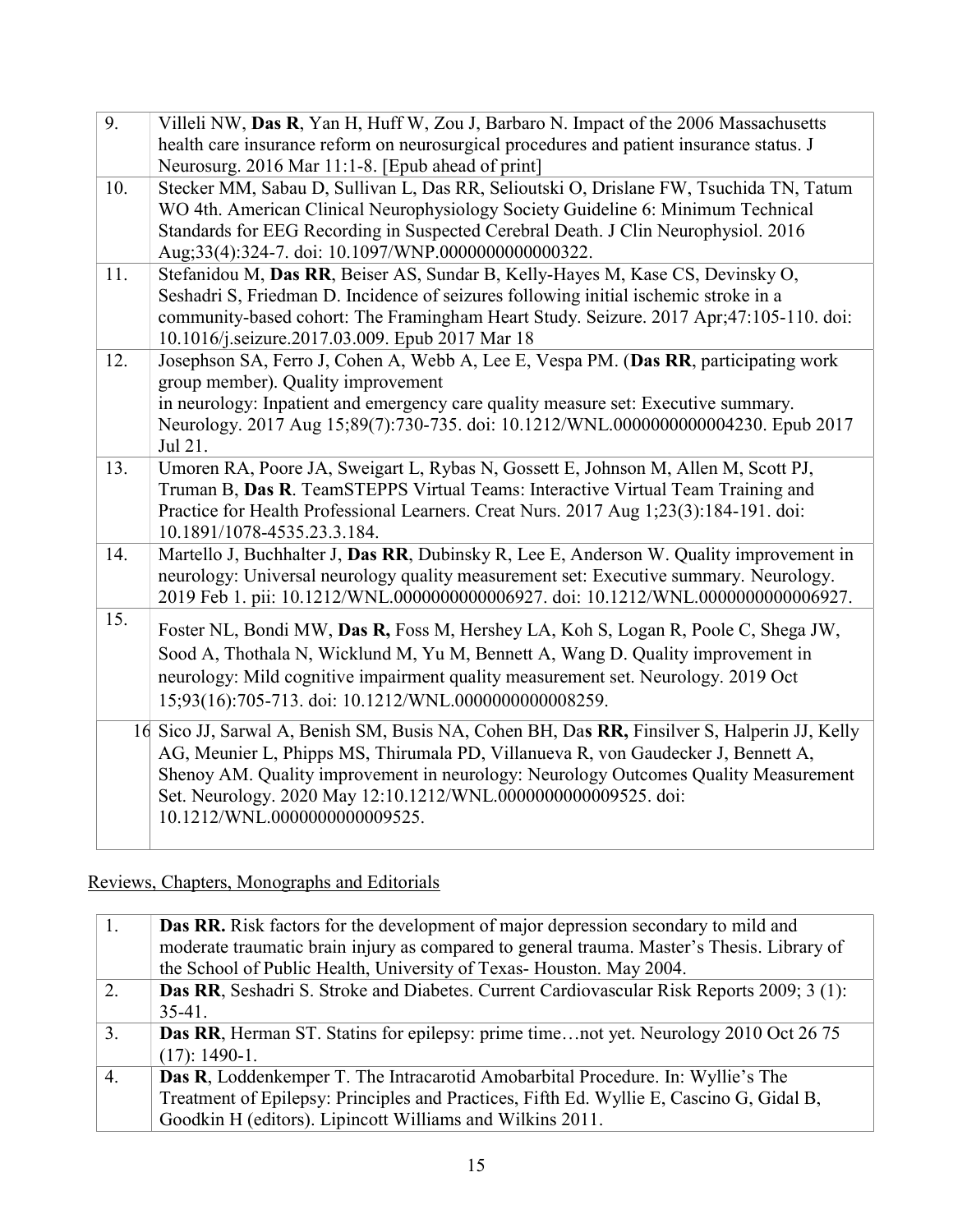| 5.  | Das RR, Tekulve KJ, Agarwal A, Tormoehlen LM. Racemose neurocysticercosis. Semin              |
|-----|-----------------------------------------------------------------------------------------------|
|     | Neurol. 2012 Nov;32(5):550-5.                                                                 |
| 6.  | <b>Das RR.</b> Autonomic Dysfunction and Syncope. In: Handbook of Geriatric Neurology. Nair A |
|     | and Sabbagh M. (editors) Wiley 2014.                                                          |
| 7.  | Das RR. Status Epilepticus. In: Review Manual for the Epilepsy Board. Das RR (editor)         |
|     | Amazon Publishing 2016.                                                                       |
| 8.  | Das RR. Classification of Epilepsy. In: Review Manual for the Epilepsy Board. Das RR          |
|     | (editor) Amazon Publishing 2016.                                                              |
| 9.  | Das RR and Markand ON. Electroencephalography in Epilepsy. In: Review Manual for the          |
|     | Epilepsy Board. Das RR (editor) Amazon Publishing 2016.                                       |
| 10. | Das RR, Unger MM. Diabetes and Parkinson disease: A sweet spot? Neurology. 2018 May           |
|     | 8;90(19):869-870. doi: 10.1212/WNL.000000000005470. Epub 2018 Apr 6.                          |

### Books/Textbooks

1. Das RR (editor). Review Manual for the Epilepsy Board. Amazon Publishing 2016

# Non-peer reviewed scientific or medical publications/materials in print or other media

| 1. | Patel A, Das R, Venkat A,. AES Telehealth Quick Guide 2020;<br>https://www.aesnet.org/about aes/position statements/covid-19/delivery-of-<br>care/telehealth/quick-guide? cldee=cm9oaXRkYXNAeWFob28uY29t&recipientid=contact-<br>f2e9ed5bd1bee51198a600155da80a47-<br>4392a7a34b244e63ae63283beac56d3e&esid=31e16b4b-708e-ea11-8101-000d3a01cfd3 |
|----|--------------------------------------------------------------------------------------------------------------------------------------------------------------------------------------------------------------------------------------------------------------------------------------------------------------------------------------------------|
| 2. | Patel A, Das R, et al. AES Covid related guidance for EEG and video EEG procedures.<br>(Awaiting approval from the American Epilepsy Society Board of Directors)                                                                                                                                                                                 |
| 3. | Das R (Workgroup Chair). American Epilepsy Society Written Comments to Alex Azar<br>(Secretary DHHS) and Seema Verma (Administrator CMS) on File Code CMS-2324-NC<br>Request for Information (RFI) on Coordinating Care From Out-of-State Providers for<br>Medicaid-Eligible Children With Medically Complex Conditions. Submitted March 2020    |
| 4. | Association of University Professors in Neurology Logo and motto (2020): aupn.org<br>(accessed $5/12/2020$ )                                                                                                                                                                                                                                     |
| 5. | Alick S, Das RR. Review of Imaging Markers in Epilepsy. Doody's Review Service (online).<br>Available http://www.doody.com/drs/. (Accessed 05/12/2020).                                                                                                                                                                                          |
| 6. | Das RR. Review of Concise Neurology. Doody's Review Service (online). Available<br>http://www.doody.com/drs/. (Accessed 05/12/2020).                                                                                                                                                                                                             |

### Case Reports

| $\cdot$ v |  |
|-----------|--|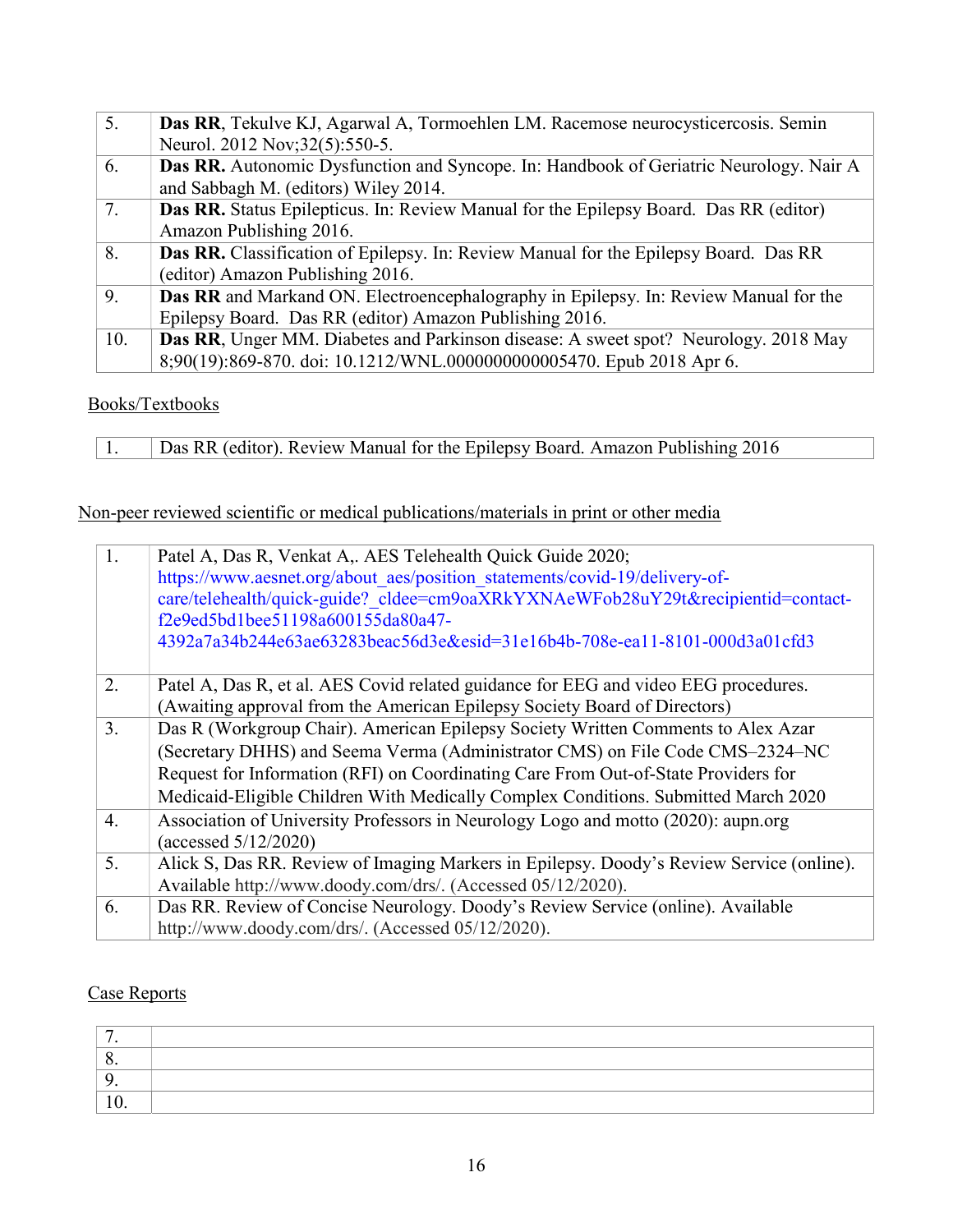### Letters to the Editor

| 1. | Das RR, Moorthi RN. Traumatic Brain Injury in the Warzone. New England Journal of           |
|----|---------------------------------------------------------------------------------------------|
|    | Medicine 2005; 353: 633-4.                                                                  |
| 2. | Das RR, Moorthi RN. The State of Primary Care. New England Journal of Medicine 2006;        |
|    | 355: 2596.                                                                                  |
| 3. | Das RR. Mild traumatic brain injury in US soldiers returning from Iraq. New England Journal |
|    | of Medicine 2008; 358: 2177-2179.                                                           |
| 4. | Das RR. Prevalence of MRI-defined recent silent ischemia and associated bleeding risk with  |
|    | thrombolysis. Neurology. 2011 Dec $13;77(24):e152$                                          |
| 5. | Das RR. The role of EEG in patients with syncope. J Clin Neurophysiol. 2012 Oct;29(5):477   |

# Clinical Practice Guidelines

|  | Guideline 6: Minimum Technical Standards for EEG Recording in Suspected Cerebral Death |
|--|----------------------------------------------------------------------------------------|
|  | Mark M Stecker, Dragos Sabau, Lucy Sullivan, Rohit R Das, Frank Drislane, Tammy N      |
|  | Tsuchida, William O Tatum. American Clinical Neurophysiology Society.                  |

# Proceedings of Meetings

| 1              | Noorani S, Das R, et al. Long term outcomes of autoimmune epilepsy. Accepted for             |
|----------------|----------------------------------------------------------------------------------------------|
|                | Presentation, American Academy of Neurology Annual Meeting 2020                              |
| 2.             | Lega B, Podkorytova I, Das R, et al. StereoEEG localization in patients with medically       |
|                | refractory epilepsy associated with schenzephaly. Accepted for Presentation, American        |
|                | Academy of Neurology Annual Meeting 2020                                                     |
| 3.             | Das R, Yang A, et al. Econsults in a subspeciality Neurology Clinic. Accepted for            |
|                | Presentation, American Academy of Neurology Annual Meeting 2020                              |
| 4.             | Jamy R, Das R, et al. Clinical Decision making for Subdural electrode placement after        |
|                | SEEG. Presented at the American Clinical Neurophysiology Society Annual Meeting 2020         |
| 5.             | Pokorytova I, Perven G, Das R, et al. SEEG extraoperative electrical cortical stimulation of |
|                | mesial temporal structures. Presented at the American Clinical Neurophysiology Society       |
|                | Annual Meeting 2020                                                                          |
| 6.             | Agostini M, Alick S, Das R, et al. Patient selection and outcomes of RNS placement at two    |
|                | Level 4 epilepsy centers. Presented at the American Academy of Neurology Annual              |
|                | Meeting, 2019. Neurology 92(15) S:P5.5-029                                                   |
| $\overline{7}$ | Podkorytova I, Perven G, Das R, et al. Stereo EEG at a Level 4 epilepsy center. Presented at |
|                | the American Academy of Neurology Annual Meeting, 2019. Neurology 92 (15): S P5.5-02         |
| 10             | Pokorytova I, Das R, et al. Stereo-EEG Seizure Localization in Patients with Temporal        |
|                | Lobe Epilepsy, Non-Lesional MRI And Normal PET. Presented at the American Epilepsy           |
|                | Society Annual Meeting 2019.                                                                 |
|                |                                                                                              |
| 11             | Perven G, Das R, et al. Resective Surgery and Laser Interstitial Thermal Therapy             |
|                | Augmented with RNS System Placement. Presented at the American Epilepsy Society              |
|                | Annual Meeting 2019.                                                                         |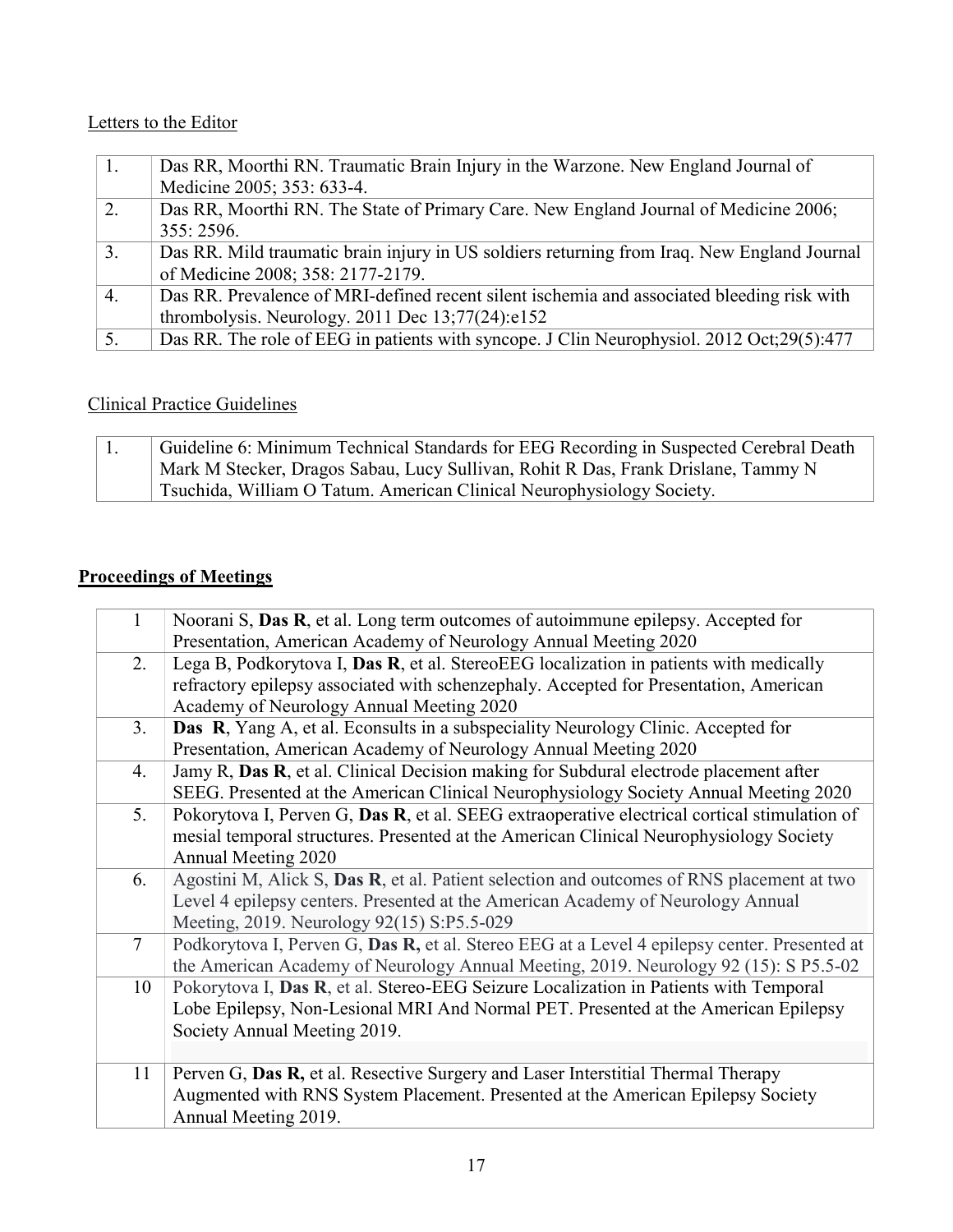| 12. | Das R, Suresh K, Hingtjen C. Characteristics and Outcomes of Adult Neurology and Child<br>Neurology Resident Research Projects (2006-2012) Presented at the American Neurological<br>Association Annual Meeting 2017. Annals of Neurology 82; S1 (22): S154-155 |
|-----|-----------------------------------------------------------------------------------------------------------------------------------------------------------------------------------------------------------------------------------------------------------------|
|     |                                                                                                                                                                                                                                                                 |
| 12  | Das R, Lukas J, Singh R, et al. Ketogenic Diet in Super Refractory Status Epilepsy: A                                                                                                                                                                           |
|     | Retrospective Study Presented at the American Academy of Neurology Annual Meeting                                                                                                                                                                               |
|     | 2016. Neurology 86 (16); P3.196                                                                                                                                                                                                                                 |
| 13. | Templeton E, Das R. Clinical, electroencephalographic and imaging correlates of Dyke                                                                                                                                                                            |
|     | Davidoff Masson Syndrome in adults with intractable epilepsy. Presented at the 30 <sup>th</sup>                                                                                                                                                                 |
|     | International Epilepsy Congress, Montreal, Canada, 2013                                                                                                                                                                                                         |
| 14. | Das RR, Mehta K. Reporting and publication of randomized clinical trial abstracts presented                                                                                                                                                                     |
|     | at annual meetings of the American Epilepsy Society. Presented at the Annual Meeting of the                                                                                                                                                                     |
|     | American Epilepsy Society 2013                                                                                                                                                                                                                                  |
|     |                                                                                                                                                                                                                                                                 |
|     |                                                                                                                                                                                                                                                                 |
| 15. | Das RR, Kothare SV. Sleep medicine electives among neurology residents. Presented at                                                                                                                                                                            |
|     | <b>SLEEP 2011.</b>                                                                                                                                                                                                                                              |
|     | Das RR, Griesemer DA, Kothare SV. The role of Phenytoin in the era of newer anti epileptic                                                                                                                                                                      |
|     | medications: An international survey of neurologists and epileptologists. Presented at the                                                                                                                                                                      |
|     | American Epilepsy Society Annual Meeting 2010                                                                                                                                                                                                                   |
| 16. | Das RR, Marafie D, Poduri A. Clinical features of children with refractory epilepsy and                                                                                                                                                                         |
|     | malformations of cortical development with and without MRI lesions.                                                                                                                                                                                             |
|     | Presented at the Annual Meeting of the American Academy of Neurology 2010.                                                                                                                                                                                      |
| 17. | Artsy E, Das R, Black PB, Bromfield EB, Lee JW. Discontinuation of anti-epileptic                                                                                                                                                                               |
|     | medications after surgery in low grade brain tumors. Presented at the American Epilepsy                                                                                                                                                                         |
|     | Society, Annual Meeting 2009. Epilepsia 2009; 50(S11):56.                                                                                                                                                                                                       |
|     |                                                                                                                                                                                                                                                                 |
| 17. | Vendrame M, Tracy MM, Das R, Duffy FH, Eksioglu YZ, Kothare SV. Electroclinical                                                                                                                                                                                 |
|     | correlation of midline spikes. Presented at the American Epilepsy Society, Annual Meeting                                                                                                                                                                       |
|     | 2009. Epilepsia 2009; 50(S11):400.                                                                                                                                                                                                                              |
|     |                                                                                                                                                                                                                                                                 |
| 19. | Marafie D, Das R, Datta A, Lipton J, Maski KP, Takeoka M. Seizure exacerbation after                                                                                                                                                                            |
|     |                                                                                                                                                                                                                                                                 |
|     | initiation of Levetiracetam in children. Presented at the American Epilepsy Society, Annual                                                                                                                                                                     |
|     | Meeting 2009. Epilepsia 2009; 50(S11):210.                                                                                                                                                                                                                      |
|     |                                                                                                                                                                                                                                                                 |
| 20. | Kaleyias J, Loddenkemper T, Das R, Alexopolous AV, Kothare SV. Timing of seizure onset                                                                                                                                                                          |
|     | from diverse brain locations in respect to the sleep-wake cycle. Presented at the American                                                                                                                                                                      |
|     | Epilepsy Society, Annual Meeting 2009. Epilepsia 2009; 50(S11):215.                                                                                                                                                                                             |
| 21. | Das RR, Alexopolous AV, Loddenkemper T. Incidence and Decision making for Wada                                                                                                                                                                                  |
|     | testing over the last decade. Epilepsia 2009; 50(S11):421.                                                                                                                                                                                                      |
|     | Presented at the American Epilepsy Society, Annual Meeting 2009                                                                                                                                                                                                 |
|     |                                                                                                                                                                                                                                                                 |
| 22. | Espinosa PS, Das RR, Lucey BP. A Seven Electrode Montage EEG as a Potential Screening                                                                                                                                                                           |
|     | Tool for Emergency Situations.                                                                                                                                                                                                                                  |
|     | Epilepsia 2008; 49(S7): 186. Presented at the American Epilepsy Society Annual Meeting                                                                                                                                                                          |
|     | 2008.                                                                                                                                                                                                                                                           |
|     |                                                                                                                                                                                                                                                                 |
| 23. | Espinosa PS, Ebner E, Das RR, Lucey BP, Mendiondo M, Kennedy KA and Ryan M.                                                                                                                                                                                     |
|     | Association of Antiepileptic Drugs, Vitamin D, and Calcium Supplementation with                                                                                                                                                                                 |
|     | Occurrence of Fractures in Patients with Epilepsy.                                                                                                                                                                                                              |
|     |                                                                                                                                                                                                                                                                 |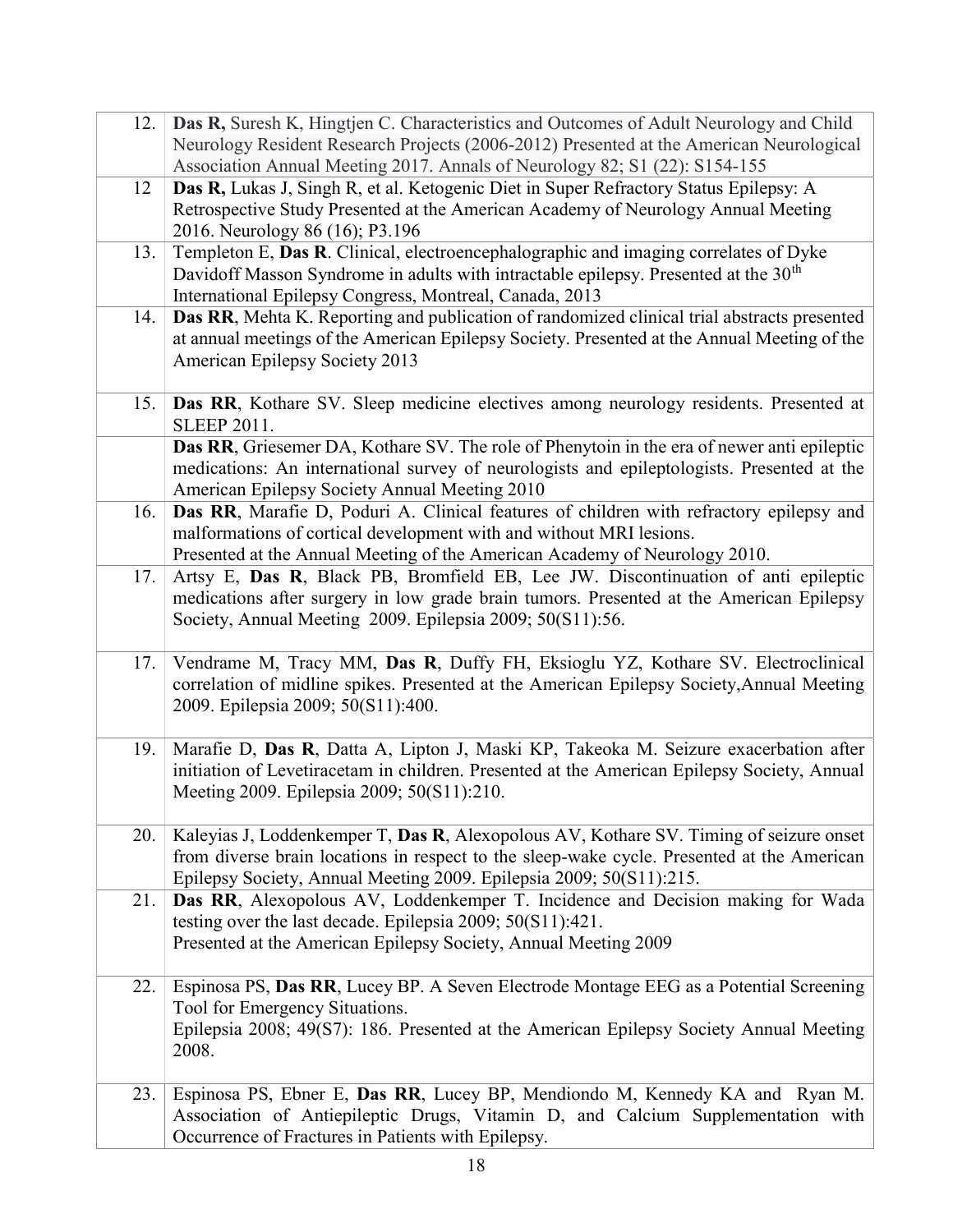|     | Epilepsia 2008; 49(S7): 430. Presented at the American Epilepsy Society Annual Meeting<br>2008.                                                                                                                                                                                                                                                         |
|-----|---------------------------------------------------------------------------------------------------------------------------------------------------------------------------------------------------------------------------------------------------------------------------------------------------------------------------------------------------------|
| 24. | Lucey BP, Madsen JR, Espinosa PS, Das RR, Milligan T, Bubrick E, Dworetzky BA,<br>Bromfield EB. Use of Intraventricular Hippocampal Electrocorticography in Post-Resection<br>and Re-Resection Temporal Lobe Epilepsy Patients. Epilepsia 2008; 49(S7): 282<br>Presented at the American Epilepsy Society Annual Meeting 2008.                          |
| 25. | Das RR, Lucey BP, Espinosa PS, Chao S, Zamani AA, Bromfield EB, Lee JW. MRI-<br>Compatible conductive plastic electrodes are feasible and safein prolonged ICU<br>electroencephalographic monitoring. Epilepsia 2008; 49(S7): 6<br>Presented at the American Epilepsy Society Annual Meeting 2008.                                                      |
| 26. | Karakis I, Das RR, Montouris GD. Prevalence of vitamin D deficiency in ambulatory patients<br>with epilepsy. Epilepsia 2007; 48(S6): 373<br>Presented at the American Epilepsy Society Annual Meeting 2007.                                                                                                                                             |
| 27. | Das RR, Karakis I, Montouris GD. Correlation between 25 hydroxy vitamin D level and<br>DEXA in an ambulatory population of epilepsy patients. Epilepsia 2007; 48(S6): 117<br>Presented at the American Epilepsy Society Annual Meeting 2007.                                                                                                            |
| 28. | Ramaswamy MS, Das RR, Hannan EL. Stroke Prevention. Predictors of mortality from<br>carotid endarterectomy. Neurology 2007; 68: S1 A172<br>Presented at the American Academy of Neurology Annual Meeting 2007.                                                                                                                                          |
| 29. | Das R, DeBassio W, Stannard K. Amantadine for Attention Deficit Hyperactivity Disorder<br>(ADHD) in children with epilepsy: a novel treatment. Neuropediatrics 2006; 37: S1 THP 98<br>Presented at the International Child Neurology Congress, Montreal, Canada, June 2006.                                                                             |
| 30. | Das RR, Seshadri S, Beiser A, Himali JJ, Kelly-Hayes M, Kase CS, Benjamin E, Polak JF,<br>O'Donnell C, D'Agostino RB, DeCarli C, Wolf PA. Prevalence and correlates of silent<br>cerebral infarcts in the Framingham Offspring Cohort. Stroke 2006; 37(2): 672<br>Presented at the International Stroke Conference 2006.                                |
| 31. | Das RR, Romero JR, Mandel A<br>Hemiballismus in a patient with contralateral Carotid Artery Occlusion. J Neurol Sci 2005;<br>238: S392. Accepted for presentation at the World Congress of Neurology, Sydney,<br>Australia, November 2005.                                                                                                              |
| 32. | Das RR, Michaelides C, Sanluciano M, Viereck J, Barest G.<br>Accidental intrathecal injection of epidural blood with extensive subarachnoid<br>dissemination of blood and vertebrobasilar vasospasm: a case report. J Neurol Sci 2005;<br>238: S497. Accepted for presentation at the World Congress of Neurology, Sydney,<br>Australia, November 2005. |
| 33. | Sanluciano M, Das RR, Otis JAD<br>Solitary thoracic plasmacytoma presenting as acute spinal cord compression. J Neurol Sci<br>2005; 238: S 268                                                                                                                                                                                                          |